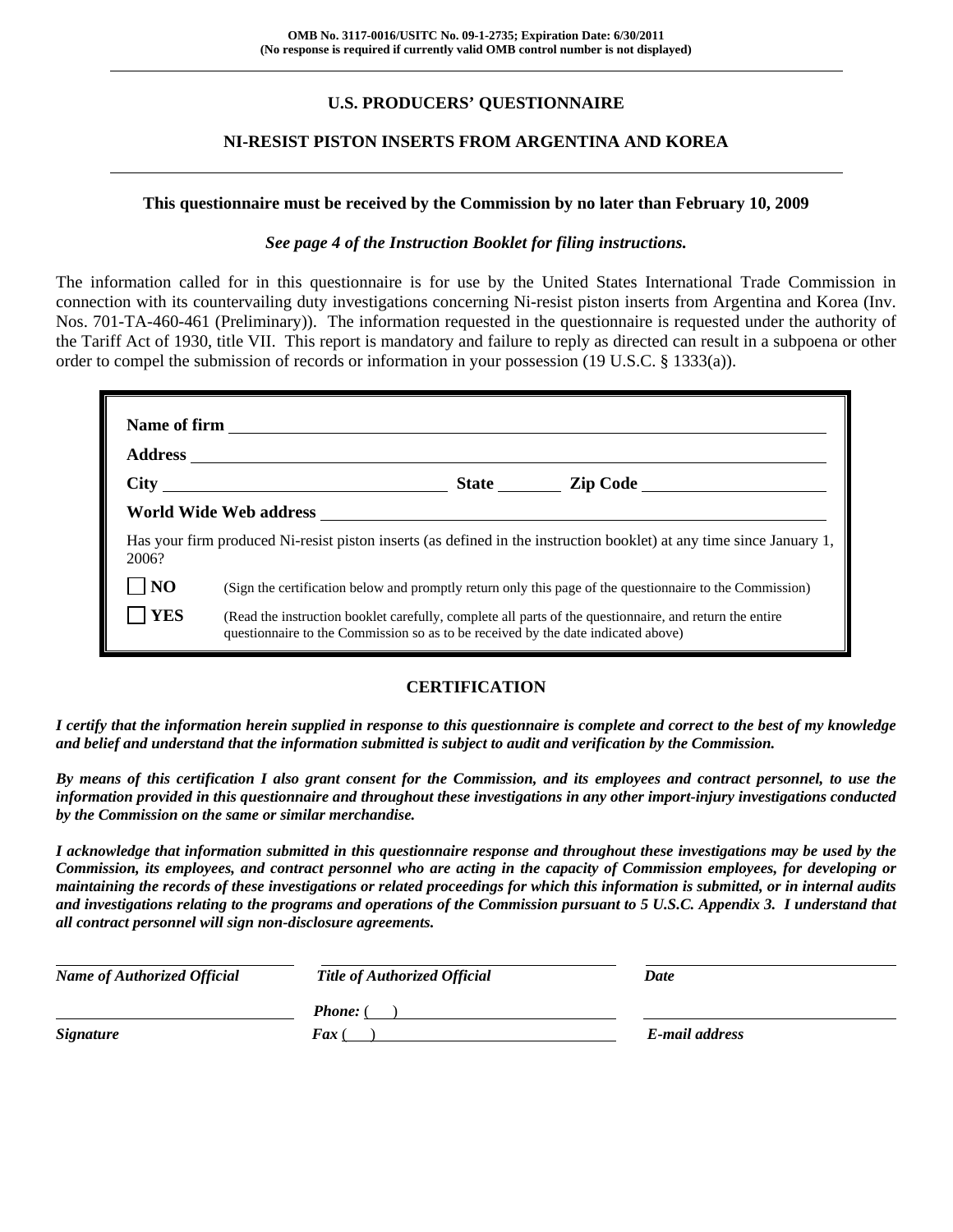## **PART I.—GENERAL INFORMATION**

l

The questions in this questionnaire have been reviewed with market participants to ensure that issues of concern are adequately addressed and that data requests are sufficient, meaningful, and as limited as possible. Public reporting burden for this questionnaire is estimated to average 50 hours per response, including the time for reviewing instructions, searching existing data sources, gathering the data needed, and completing and reviewing the questionnaire. Send comments regarding the accuracy of this burden estimate or any other aspect of this collection of information, including suggestions for reducing the burden, to the Office of Investigations, U.S. International Trade Commission, 500 E Street, SW, Washington, DC 20436.

I-1a. Please report below the actual number of hours required and the cost to your firm of preparing the reply to this questionnaire and completing the form.

hours dollars

- I-1b. We are interested in any comments you may have for improving this questionnaire in general or the clarity of specific questions. Please attach such comments to your response or send them to the above address.
- I-2. Provide the name and address of establishment(s) covered by this questionnaire (see page 3 of the instruction booklet for reporting guidelines). If your firm is publicly traded, please specify the stock exchange and trading symbol.

| I-3a. | Do you support or oppose the petition regarding imports from Argentina? |
|-------|-------------------------------------------------------------------------|
|       | $\Box$ Oppose $\Box$ Take no position<br>$\Box$ Support                 |
|       |                                                                         |
| I-3b. | Do you support or oppose the petition regarding imports from Korea?     |
|       | $\Box$ Oppose $\Box$ Take no position<br>Support                        |
|       |                                                                         |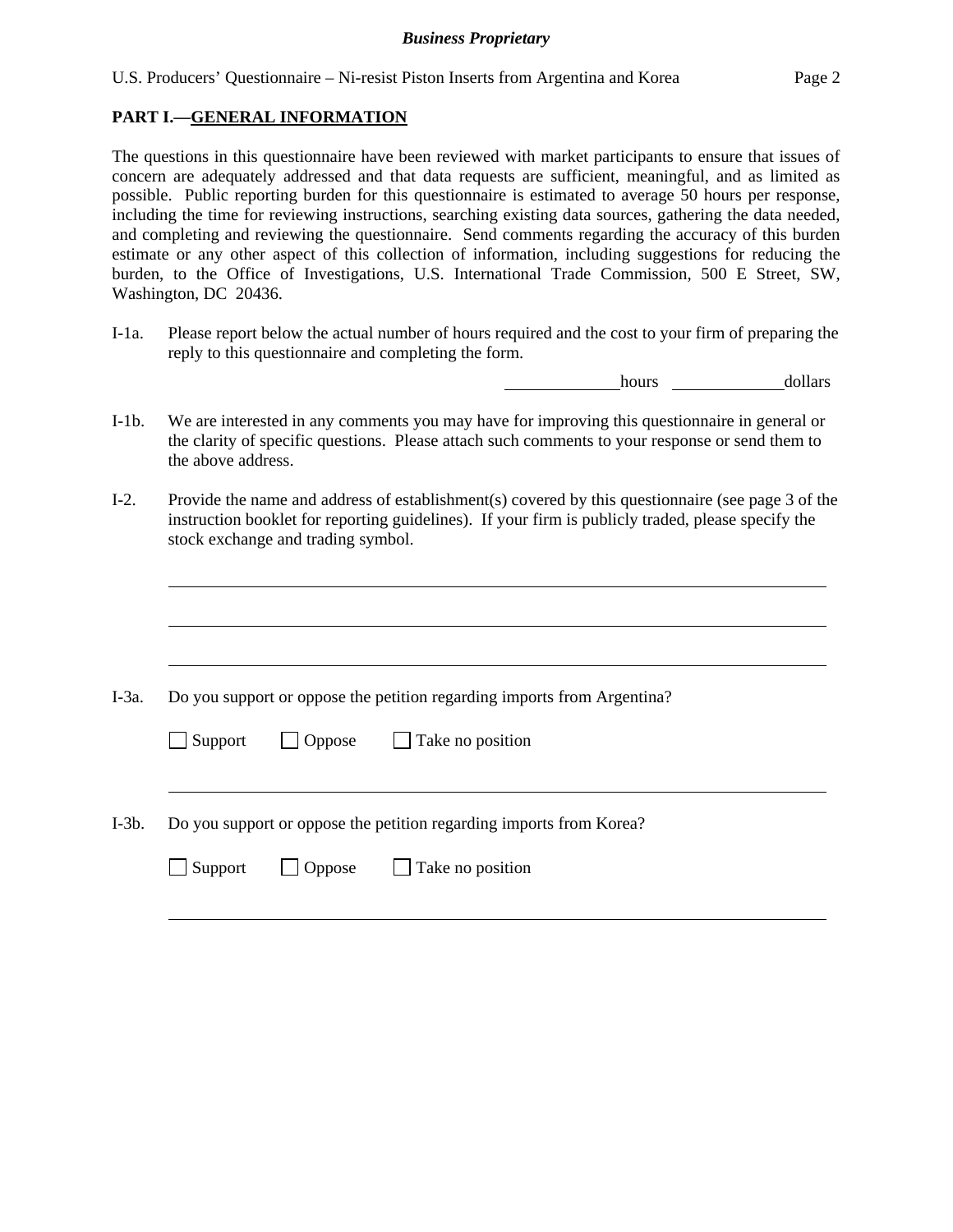|        |                             |                                         | U.S. Producers' Questionnaire - Ni-resist Piston Inserts from Argentina and Korea                                                                                                                                                                                                                | Page 3                        |
|--------|-----------------------------|-----------------------------------------|--------------------------------------------------------------------------------------------------------------------------------------------------------------------------------------------------------------------------------------------------------------------------------------------------|-------------------------------|
|        |                             | PART I.--GENERAL INFORMATION--Continued |                                                                                                                                                                                                                                                                                                  |                               |
| $I-4.$ |                             |                                         | Is your firm owned, in whole or in part, by any other firm?                                                                                                                                                                                                                                      |                               |
|        | $\Box$ No                   |                                         | $\Box$ Yes--List the following information                                                                                                                                                                                                                                                       |                               |
|        | Firm name                   |                                         | <b>Address</b>                                                                                                                                                                                                                                                                                   | <b>Extent of</b><br>ownership |
| $I-5.$ |                             |                                         | Does your firm have any related firms, either domestic or foreign, which are engaged in<br>importing Ni-resist piston inserts from Argentina and/or Korea into the United States or which are<br>engaged in exporting Ni-resist piston inserts from Argentina and/or Korea to the United States? |                               |
|        | $\overline{\phantom{a}}$ No |                                         | $\Box$ Yes--List the following information                                                                                                                                                                                                                                                       |                               |
|        | Firm name                   |                                         | <b>Address</b>                                                                                                                                                                                                                                                                                   | Affiliation                   |
|        |                             |                                         |                                                                                                                                                                                                                                                                                                  |                               |
| $I-6.$ |                             | production of Ni-resist piston inserts? | Does your firm have any related firms, either domestic or foreign, which are engaged in the                                                                                                                                                                                                      |                               |
|        | $\Box$ No                   |                                         | $\Box$ Yes--List the following information                                                                                                                                                                                                                                                       |                               |
|        | Firm name                   |                                         | <b>Address</b>                                                                                                                                                                                                                                                                                   | <b>Affiliation</b>            |
|        |                             |                                         |                                                                                                                                                                                                                                                                                                  |                               |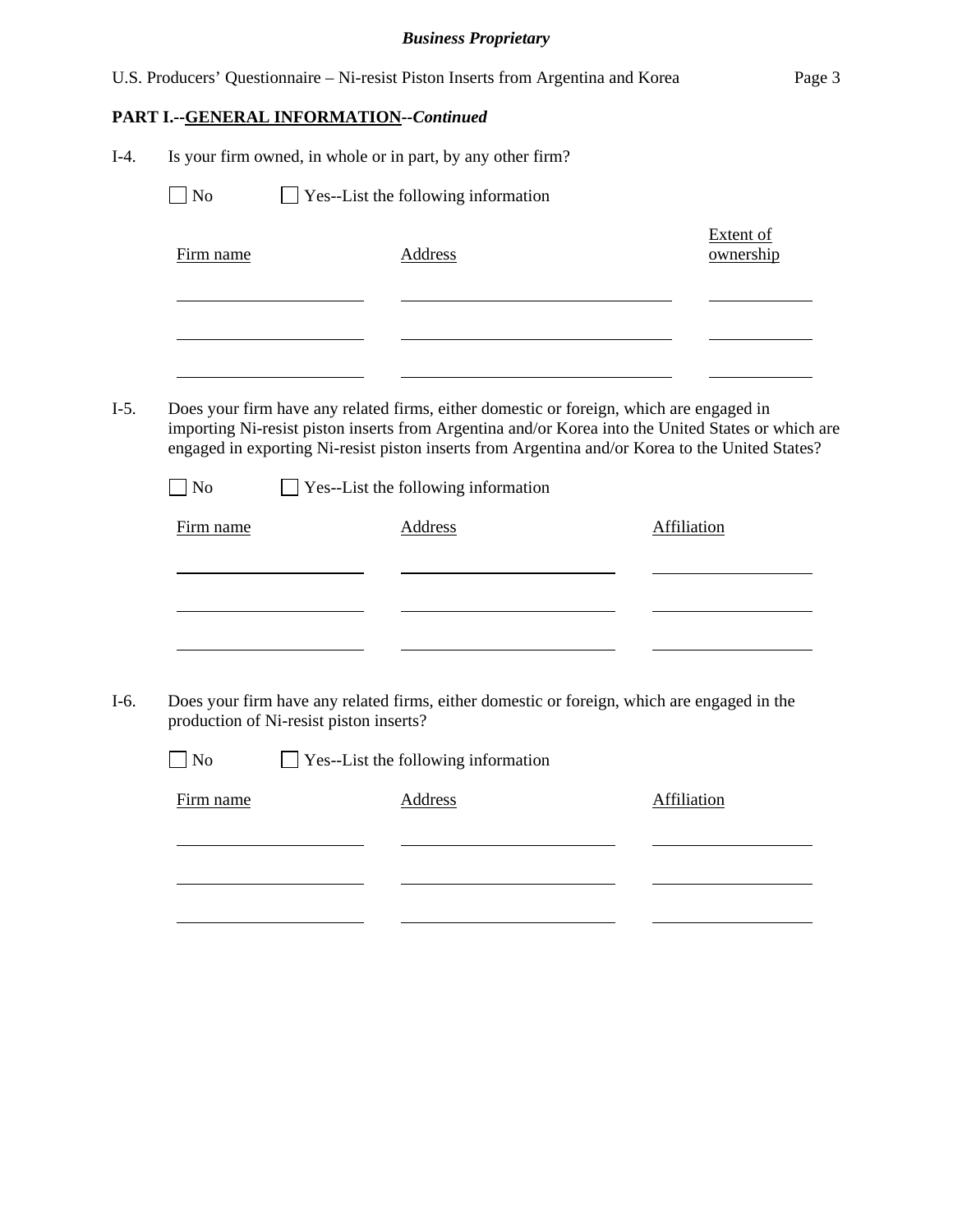U.S. Producers' Questionnaire - Ni-resist Piston Inserts from Argentina and Korea Page 4

### **PART II.--TRADE AND RELATED INFORMATION**

Further information on this part of the questionnaire can be obtained from Joshua Kaplan (202-205-3184, joshua.kaplan@usitc.gov). **Supply all data requested on a calendar-year basis**.

II-1. Who should be contacted regarding the requested trade and related information?

Company contact: Name and title  $\frac{1}{2}$ Phone number E-mail address II-2. Has your firm experienced any plant openings, relocations, expansions, acquisitions, consolidations, closures, or prolonged shutdowns because of strikes or equipment failure; curtailment of production because of shortages of materials; or any other change in the character of your operations or organization relating to the production of Ni-resist piston inserts since January 1, 2006?  $\Box$  No  $\Box$  Yes--Supply details as to the time, nature, and significance of such changes.  $\overline{a}$  $\overline{a}$  $\overline{a}$ II-3. Does your firm produce other products on the same equipment and machinery used in the production of Ni-resist piston inserts?  $\Box$  No  $\Box$  Yes--List the following information. Basis for allocation of capacity data (*e.g.*, sales): Products produced on same equipment and share of total production in 2008 (in percent): Product Percent Ni-resist piston inserts l l l l l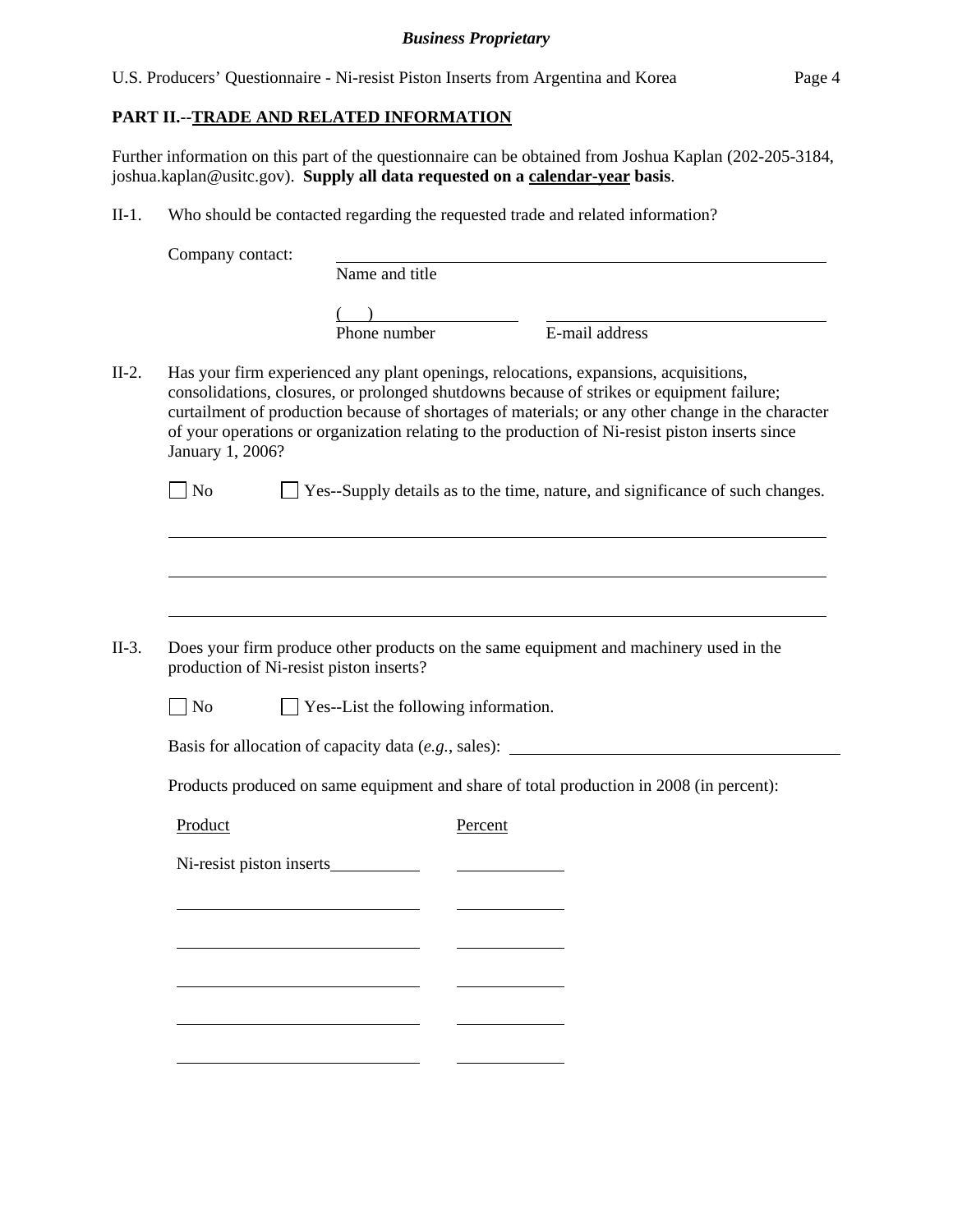# **PART II.--TRADE AND RELATED INFORMATION***--Continued*

|           | Please describe the constraint(s) that set the limit(s) on your production capacity and your ability<br>to shift production capacity between products.                                                                   |  |  |
|-----------|--------------------------------------------------------------------------------------------------------------------------------------------------------------------------------------------------------------------------|--|--|
|           |                                                                                                                                                                                                                          |  |  |
|           | ,我们也不会有什么。""我们的人,我们也不会有什么?""我们的人,我们也不会有什么?""我们的人,我们也不会有什么?""我们的人,我们也不会有什么?""我们的人<br>Does your firm produce other products using the same production and related workers employed<br>to produce Ni-resist piston inserts? |  |  |
| $\Box$ No | $\Box$ Yes--List the following information.                                                                                                                                                                              |  |  |
|           | Basis for allocation of capacity data (e.g., sales): ____________________________                                                                                                                                        |  |  |
|           | Products produced using the same workers and share of total production in 2008 (in percent):                                                                                                                             |  |  |
| Product   | Percent                                                                                                                                                                                                                  |  |  |
|           | Ni-resist piston inserts                                                                                                                                                                                                 |  |  |
|           | <u> 1989 - Johann Barn, fransk politik (d. 1989)</u>                                                                                                                                                                     |  |  |
|           | <u> 1989 - Johann Barn, mars et al. (b. 1989)</u>                                                                                                                                                                        |  |  |
|           |                                                                                                                                                                                                                          |  |  |
|           | <u> 1989 - Johann Barbara, martxa al-A</u>                                                                                                                                                                               |  |  |
|           |                                                                                                                                                                                                                          |  |  |
|           | Since January 1, 2006, has your firm been involved in a toll agreement (see definition in the<br>instruction booklet) regarding the production of Ni-resist piston inserts?                                              |  |  |
|           | $\Box$ No $\Box$ Yes--Name firm(s):                                                                                                                                                                                      |  |  |
|           | Does your firm produce Ni-resist piston inserts in a foreign trade zone (FTZ)?                                                                                                                                           |  |  |
| $\Box$ No | $\Box$ Yes--Identify FTZ(s): $\Box$                                                                                                                                                                                      |  |  |
|           | Since January 1, 2006, has your firm imported Ni-resist piston inserts?                                                                                                                                                  |  |  |
| $\Box$ No | Yes--COMPLETE AND RETURN A U.S. IMPORTERS'<br><b>QUESTIONNAIRE</b>                                                                                                                                                       |  |  |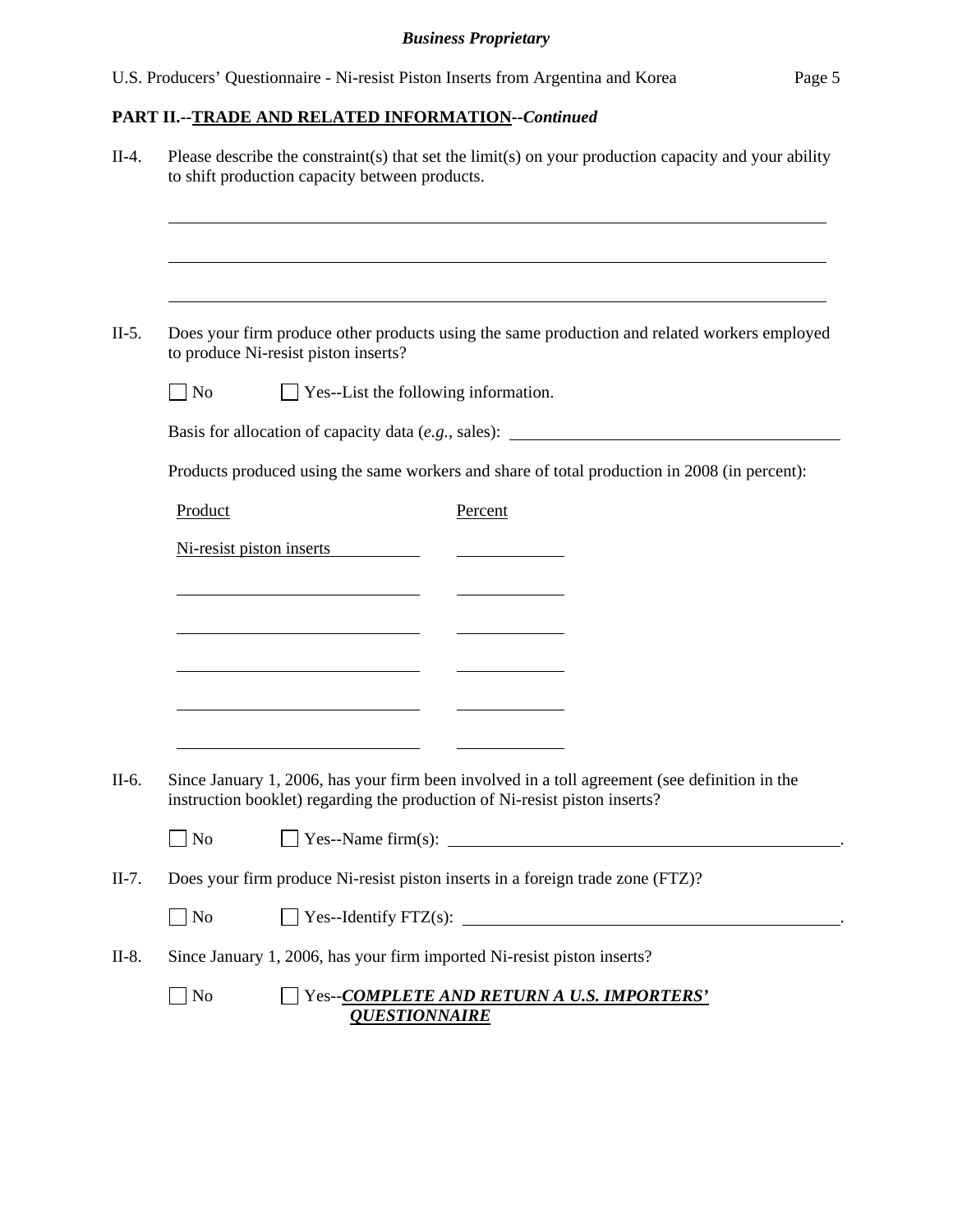# **PART II.--TRADE AND RELATED INFORMATION***--Continued*

II-9. Report your firm's production capacity, production, shipments, inventories, and employment related to the production of Ni-resist piston inserts in your U.S. establishment(s) during the specified periods. (See definitions in the instruction booklet.)

| Quantity (in pounds) and value (in dollars)                                                                                                                                                                                                                                                                            |      |      |                 |  |
|------------------------------------------------------------------------------------------------------------------------------------------------------------------------------------------------------------------------------------------------------------------------------------------------------------------------|------|------|-----------------|--|
| <b>Calendar years</b>                                                                                                                                                                                                                                                                                                  |      |      |                 |  |
| Item                                                                                                                                                                                                                                                                                                                   | 2006 | 2007 | 2008            |  |
| Average production capacity <sup>1</sup> (quantity)                                                                                                                                                                                                                                                                    |      |      |                 |  |
| Beginning-of-period inventories (quantity)                                                                                                                                                                                                                                                                             |      |      |                 |  |
| Production (quantity)                                                                                                                                                                                                                                                                                                  |      |      |                 |  |
| U.S. shipments:                                                                                                                                                                                                                                                                                                        |      |      |                 |  |
| <b>Commercial shipments:</b>                                                                                                                                                                                                                                                                                           |      |      |                 |  |
| Quantity of commercial shipments                                                                                                                                                                                                                                                                                       |      |      |                 |  |
| Value of commercial shipments                                                                                                                                                                                                                                                                                          |      |      |                 |  |
| Internal consumption:                                                                                                                                                                                                                                                                                                  |      |      |                 |  |
| Quantity of internal consumption                                                                                                                                                                                                                                                                                       |      |      |                 |  |
| Value <sup>2</sup> of internal consumption                                                                                                                                                                                                                                                                             |      |      |                 |  |
| <b>Transfers to related firms:</b>                                                                                                                                                                                                                                                                                     |      |      |                 |  |
| Quantity of transfers                                                                                                                                                                                                                                                                                                  |      |      |                 |  |
| Value <sup>2</sup> of transfers                                                                                                                                                                                                                                                                                        |      |      |                 |  |
| Export shipments: <sup>3</sup>                                                                                                                                                                                                                                                                                         |      |      |                 |  |
| Quantity of export shipments                                                                                                                                                                                                                                                                                           |      |      |                 |  |
| Value of export shipments                                                                                                                                                                                                                                                                                              |      |      |                 |  |
| End-of-period inventories <sup>4</sup> (quantity)                                                                                                                                                                                                                                                                      |      |      |                 |  |
| <b>Channels of distribution:</b>                                                                                                                                                                                                                                                                                       |      |      |                 |  |
| U.S. shipments to distributors (quantity)                                                                                                                                                                                                                                                                              |      |      |                 |  |
| U.S. shipments to end users (quantity)                                                                                                                                                                                                                                                                                 |      |      |                 |  |
| <b>Employment data:</b>                                                                                                                                                                                                                                                                                                |      |      |                 |  |
| Average number of PRWs (number)                                                                                                                                                                                                                                                                                        |      |      |                 |  |
| Hours worked by PRWs (1,000 hours)                                                                                                                                                                                                                                                                                     |      |      |                 |  |
| Wages paid to PRWs (value)                                                                                                                                                                                                                                                                                             |      |      |                 |  |
| $1$ The production capacity (see definitions in instruction booklet) reported is based on operating<br>weeks per year. Please describe the methodology used to calculate production capacity, and explain any changes in<br>reported capacity (use additional pages as necessary).                                     |      |      | hours per week, |  |
| $2$ Internal consumption and transfers to related firms must be valued at fair market value. In the event that you use a<br>different basis for valuing these transactions, please specify that basis (e.g., cost, cost plus, etc.) and provide value data<br>using that basis for 2006, 2007, and 2008 below:         |      |      |                 |  |
| <sup>3</sup> Identify your principal export markets:<br><sup>4</sup> Reconciliation of data.--Please note that the quantities reported above should reconcile as follows: beginning-of-period<br>inventories, plus production, less total shipments, equals end-of-period inventories. Do the data reported reconcile? |      |      |                 |  |

 $\Box$  Yes  $\Box$  No--Please explain: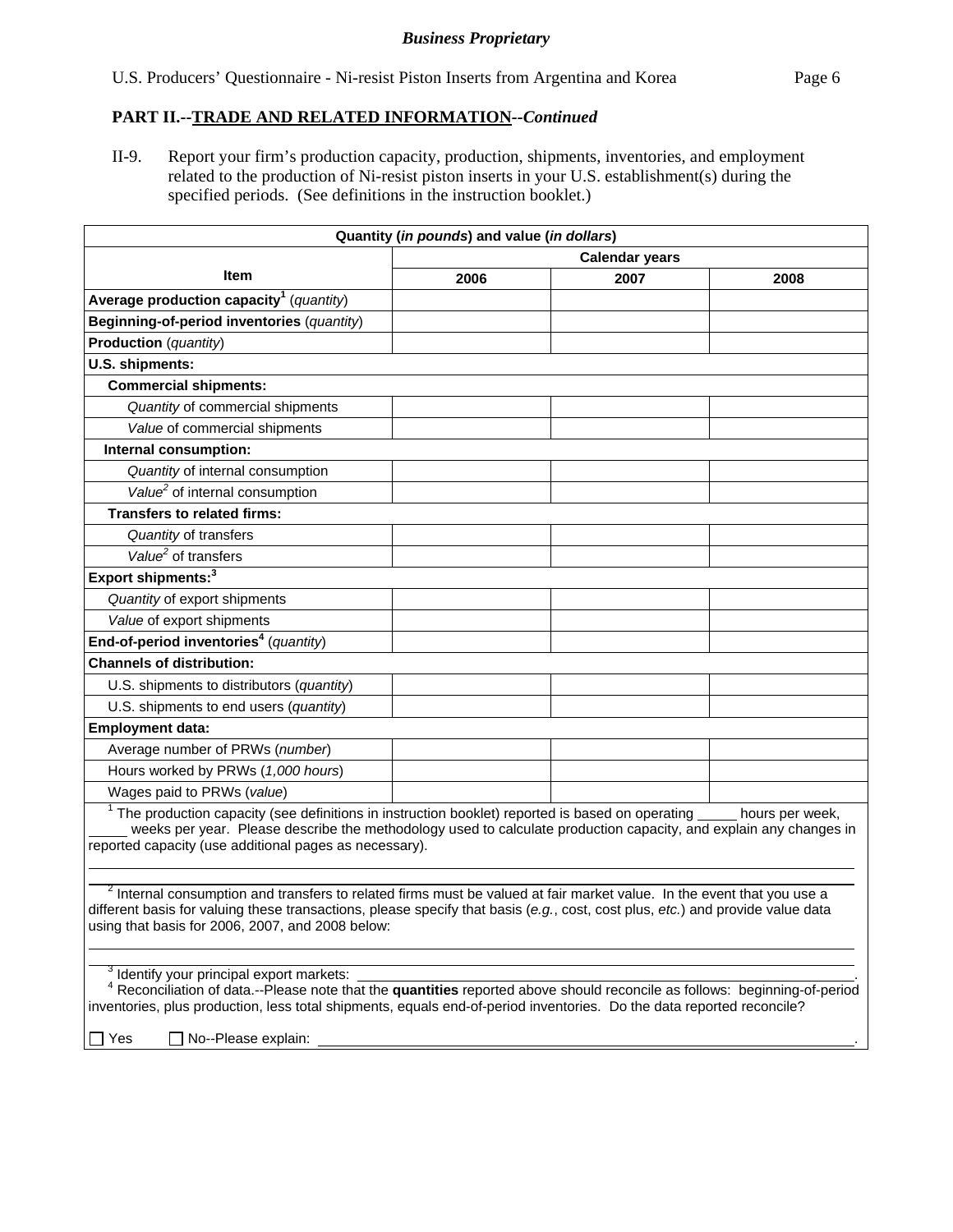# **PART II.--TRADE AND RELATED INFORMATION***--Continued*

|          | If you reported transfers to related firms in question II-9, please indicate the nature of the<br>relationship between your firm and the related firms $(e.g.,$ joint venture, wholly owned<br>subsidiary), whether the transfers were priced at market value or by a non-market formula,<br>whether your firm retained marketing rights to all transfers, and whether the related firms also<br>processed inputs from sources other than your firm. |                                        |                                                             |      |  |  |
|----------|------------------------------------------------------------------------------------------------------------------------------------------------------------------------------------------------------------------------------------------------------------------------------------------------------------------------------------------------------------------------------------------------------------------------------------------------------|----------------------------------------|-------------------------------------------------------------|------|--|--|
| $II-11.$ | Other than direct imports, has your firm otherwise purchased Ni-resist piston inserts since<br>January 1, 2006? (See definitions in the instruction booklet.)                                                                                                                                                                                                                                                                                        |                                        |                                                             |      |  |  |
|          | No                                                                                                                                                                                                                                                                                                                                                                                                                                                   |                                        | Yes--Report such purchases below for the specified periods. |      |  |  |
|          |                                                                                                                                                                                                                                                                                                                                                                                                                                                      | (Quantity in pounds, value in dollars) |                                                             |      |  |  |
|          |                                                                                                                                                                                                                                                                                                                                                                                                                                                      |                                        | <b>Calendar years</b>                                       |      |  |  |
|          | <b>Item</b>                                                                                                                                                                                                                                                                                                                                                                                                                                          | 2006                                   | 2007                                                        | 2008 |  |  |
|          | PURCHASES FROM U.S. IMPORTERS <sup>2</sup><br>OF NI-RESIST PISTON INSERTS FROM--                                                                                                                                                                                                                                                                                                                                                                     |                                        |                                                             |      |  |  |
|          | Argentina:                                                                                                                                                                                                                                                                                                                                                                                                                                           |                                        |                                                             |      |  |  |
|          | Quantity                                                                                                                                                                                                                                                                                                                                                                                                                                             |                                        |                                                             |      |  |  |
|          | Value                                                                                                                                                                                                                                                                                                                                                                                                                                                |                                        |                                                             |      |  |  |
| Korea:   |                                                                                                                                                                                                                                                                                                                                                                                                                                                      |                                        |                                                             |      |  |  |
|          | Quantity                                                                                                                                                                                                                                                                                                                                                                                                                                             |                                        |                                                             |      |  |  |
|          | Value                                                                                                                                                                                                                                                                                                                                                                                                                                                |                                        |                                                             |      |  |  |
|          | All other countries:                                                                                                                                                                                                                                                                                                                                                                                                                                 |                                        |                                                             |      |  |  |
|          | Quantity                                                                                                                                                                                                                                                                                                                                                                                                                                             |                                        |                                                             |      |  |  |
|          | Value                                                                                                                                                                                                                                                                                                                                                                                                                                                |                                        |                                                             |      |  |  |
|          | <b>PURCHASES FROM DOMESTIC</b><br>PRODUCERS:2                                                                                                                                                                                                                                                                                                                                                                                                        |                                        |                                                             |      |  |  |
|          | Quantity                                                                                                                                                                                                                                                                                                                                                                                                                                             |                                        |                                                             |      |  |  |
| Value    |                                                                                                                                                                                                                                                                                                                                                                                                                                                      |                                        |                                                             |      |  |  |
|          | PURCHASES FROM OTHER SOURCES: <sup>2</sup>                                                                                                                                                                                                                                                                                                                                                                                                           |                                        |                                                             |      |  |  |
|          | Quantity                                                                                                                                                                                                                                                                                                                                                                                                                                             |                                        |                                                             |      |  |  |
| Value    |                                                                                                                                                                                                                                                                                                                                                                                                                                                      |                                        |                                                             |      |  |  |
|          | Please indicate your reasons for purchasing this product. If your reasons differ by source, please elaborate.                                                                                                                                                                                                                                                                                                                                        |                                        |                                                             |      |  |  |
|          | <sup>2</sup> Please list the name of the firm(s) from which you purchased this product. If your suppliers differ by source,<br>please identify the source for each listed supplier.                                                                                                                                                                                                                                                                  |                                        |                                                             |      |  |  |

II-12. Has your firm produced Ni-resist piston inserts for end uses other than diesel engine pistons?

No  $\Box$  Yes--Please identify below.  $\Box$  End use unknown.

End use(s):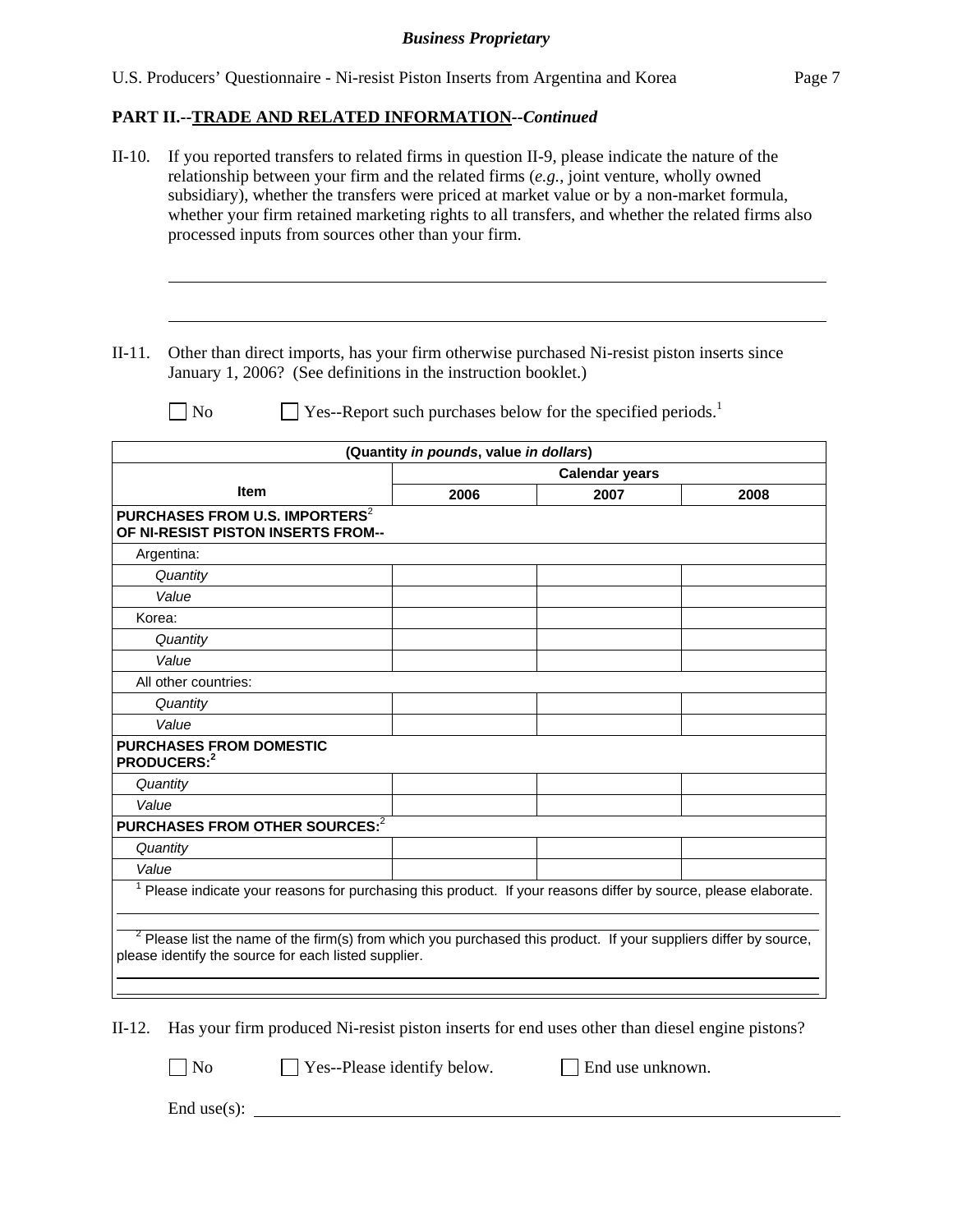### **PART III.--FINANCIAL INFORMATION**

Address questions on this part of the questionnaire to David Boyland (202-708-4725, david.boyland@usitc.gov).

III-1. Who should be contacted regarding the requested financial information?

Company contact:

l

 $\overline{a}$ 

 $\overline{a}$ 

 $\overline{a}$ 

 $\overline{a}$ 

 $\overline{a}$ 

Name and title

 $\frac{1}{2}$ Phone number

E-mail address

III-2. Briefly describe your financial accounting system.

l

- A. When does your fiscal year end (month and day)? If your fiscal year changed during the period examined, explain below:
- B.1. Describe the lowest level of operations (e.g., plant, division, company-wide) for which financial statements are prepared that include subject merchandise:
	- l 2. Does your firm prepare profit/loss statements for the subject merchandise:  $\Box$  Yes  $\Box$  No
	- 3. How often did your firm (or parent company) prepare financial statements (including annual reports, 10Ks)? Please check relevant items below. Audited, unaudited, annual reports,  $\Box$  10Ks,  $\Box$  10 Qs, Monthly,  $\Box$  quarterly,  $\Box$  semi-annually,  $\Box$  annually
	- 4. Accounting basis:  $\Box$  GAAP,  $\Box$  cash,  $\Box$  tax, or  $\Box$  other comprehensive (specify)

*Note: The Commission may request that your company submit copies of its financial statements, including internal profit-and-loss statements for the division or product group that includes Niresist piston inserts, as well as those statements and worksheets used to compile data for your firm's questionnaire response.* 

III-3. Briefly describe your cost accounting system (*e.g.*, standard cost, job order cost, *etc.*).

III-4. Briefly describe your allocation basis, if any, for COGS, SG&A, and interest expense and other income and expenses.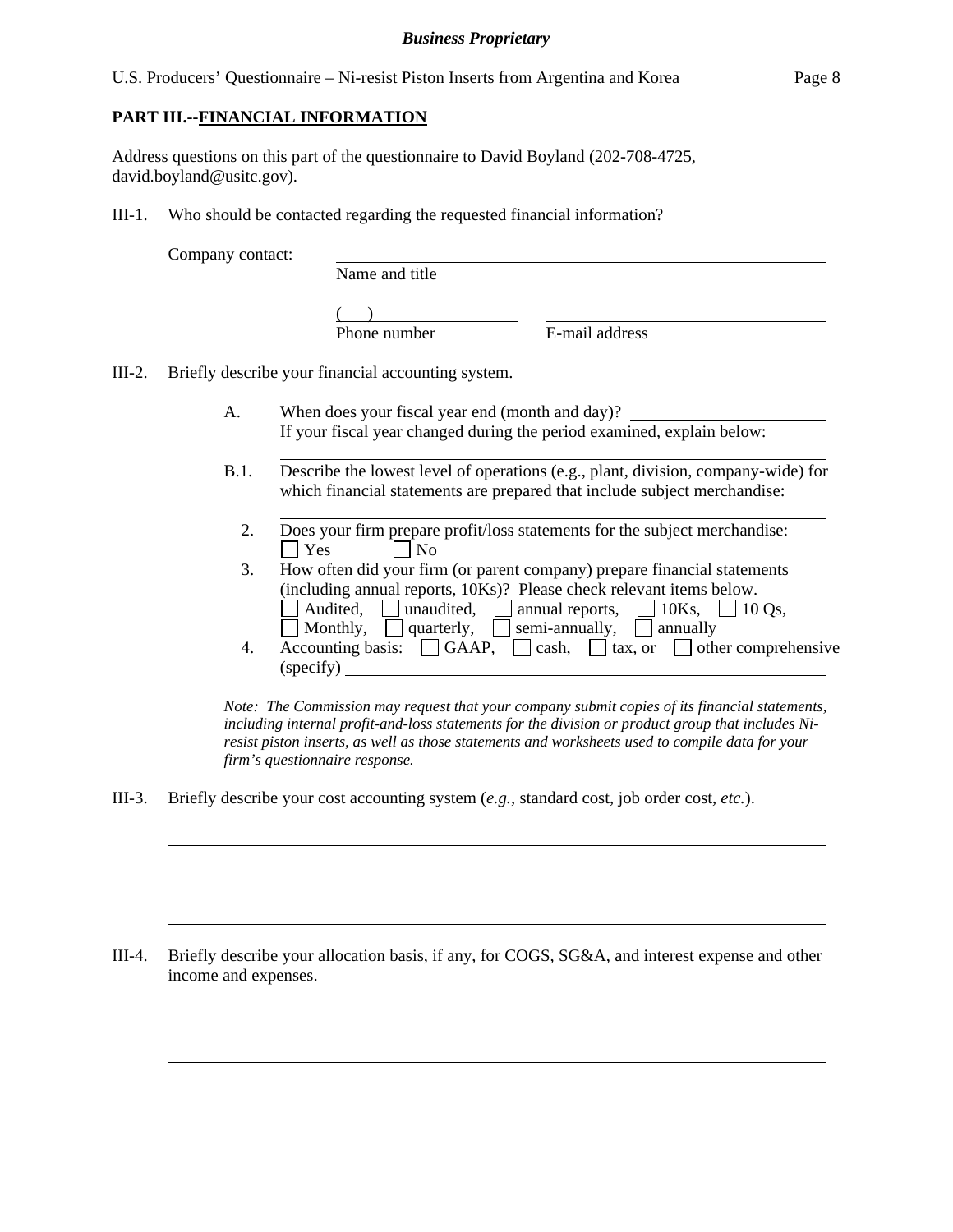### **PART III.--FINANCIAL INFORMATION***--Continued*

III-5. Other products.--Please list any other products you produced in the facilities in which you produced Ni-resist piston inserts, and provide the share of net sales accounted for by these other products in your most recent fiscal year:

| Ni-resist piston inserts                    |                                                                                                                                                                                                    |
|---------------------------------------------|----------------------------------------------------------------------------------------------------------------------------------------------------------------------------------------------------|
|                                             |                                                                                                                                                                                                    |
|                                             |                                                                                                                                                                                                    |
|                                             |                                                                                                                                                                                                    |
|                                             |                                                                                                                                                                                                    |
|                                             |                                                                                                                                                                                                    |
|                                             |                                                                                                                                                                                                    |
|                                             | Does your firm receive inputs (raw materials, labor, energy, or any other services) used in the<br>production of Ni-resist piston inserts from any related firm?                                   |
|                                             | $\Box$ Yes—Continue to question III-7 below. $\Box$ No--Continue to question III-10 below.                                                                                                         |
|                                             |                                                                                                                                                                                                    |
| with the financial statements of your firm. | In the space provided below, identify the inputs related to the production of Ni-resist piston<br>inserts that your firm receives from related parties whose financial statements are consolidated |
| Input                                       | <b>Related party</b>                                                                                                                                                                               |
|                                             |                                                                                                                                                                                                    |
|                                             |                                                                                                                                                                                                    |
|                                             |                                                                                                                                                                                                    |
|                                             |                                                                                                                                                                                                    |
|                                             |                                                                                                                                                                                                    |
|                                             |                                                                                                                                                                                                    |
|                                             |                                                                                                                                                                                                    |

financial statements consolidated with your firm's financial statements? (In other words, are profits or losses arising from intercompany transactions eliminated?)

 $\Box$  Yes—Continue to question III-9 below.  $\Box$  No--Continue to question III-10 below.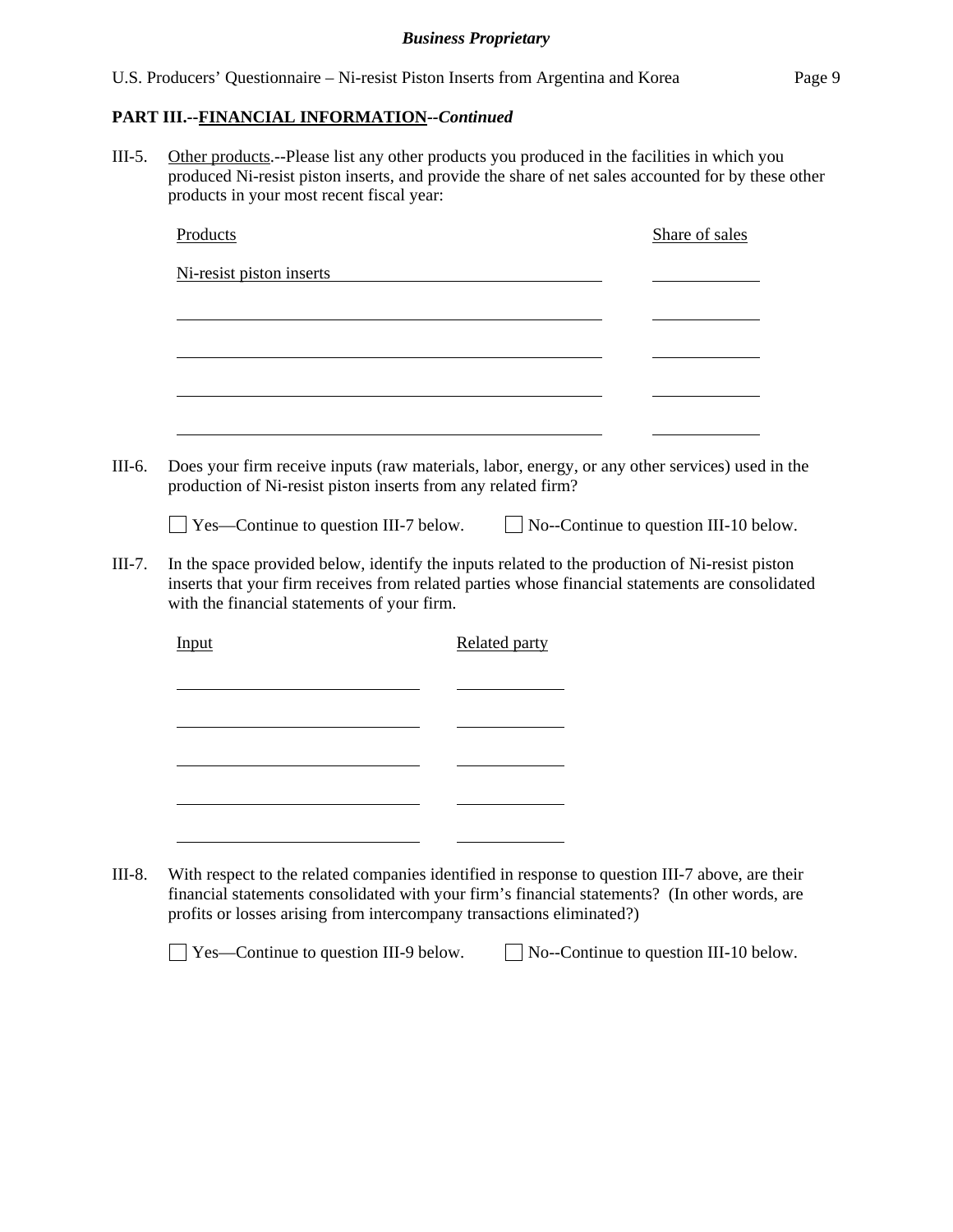III-9. All intercompany profit on inputs purchased from related parties that is eliminated pursuant to formal financial statement consolidation should also be eliminated from the costs reported to the Commission in question III-11 (i.e., costs reported in question III-11, to the extent that they reflect inputs purchased from related parties, should only reflect the related party's cost and not include an associated profit component). Reasonable methods for determining and eliminating the associated profit on inputs purchased from related parties are acceptable.

 Has your firm complied with the Commission's instructions regarding costs associated with inputs purchased from related parties?

 $\Box$  Yes  $\Box$  No—Please contact David Boyland (202-708-4725, david.boyland@usitc.gov).

III-10. Nonrecurring charges.--For each annual period for which financial results are reported in question III-11, please indicate in the schedule below the specific nonrecurring charges, the particular expense/cost line items from question III-11 where the associated charges are included, a brief description of the charges, and the associated values (*in dollars*). Nonrecurring charges would include, but are not limited to, items such as asset write-offs and accelerated depreciation due to restructuring of the company's Ni-resist piston insert operations.

|                                                                                                                                                                                                                                      | Fiscal years ended-- |  |  |
|--------------------------------------------------------------------------------------------------------------------------------------------------------------------------------------------------------------------------------------|----------------------|--|--|
| <b>Item</b>                                                                                                                                                                                                                          |                      |  |  |
| Non-recurring charges: (In this column please<br>provide a brief description of each nonrecurring<br>charge and indicate the particular expense/cost line<br>items where the associated charges are included in<br>question III-11.) |                      |  |  |
|                                                                                                                                                                                                                                      |                      |  |  |
| 2.                                                                                                                                                                                                                                   |                      |  |  |
| 3.                                                                                                                                                                                                                                   |                      |  |  |
| $\boldsymbol{4}$ .                                                                                                                                                                                                                   |                      |  |  |
| 5.                                                                                                                                                                                                                                   |                      |  |  |
| 6.                                                                                                                                                                                                                                   |                      |  |  |
| 7.                                                                                                                                                                                                                                   |                      |  |  |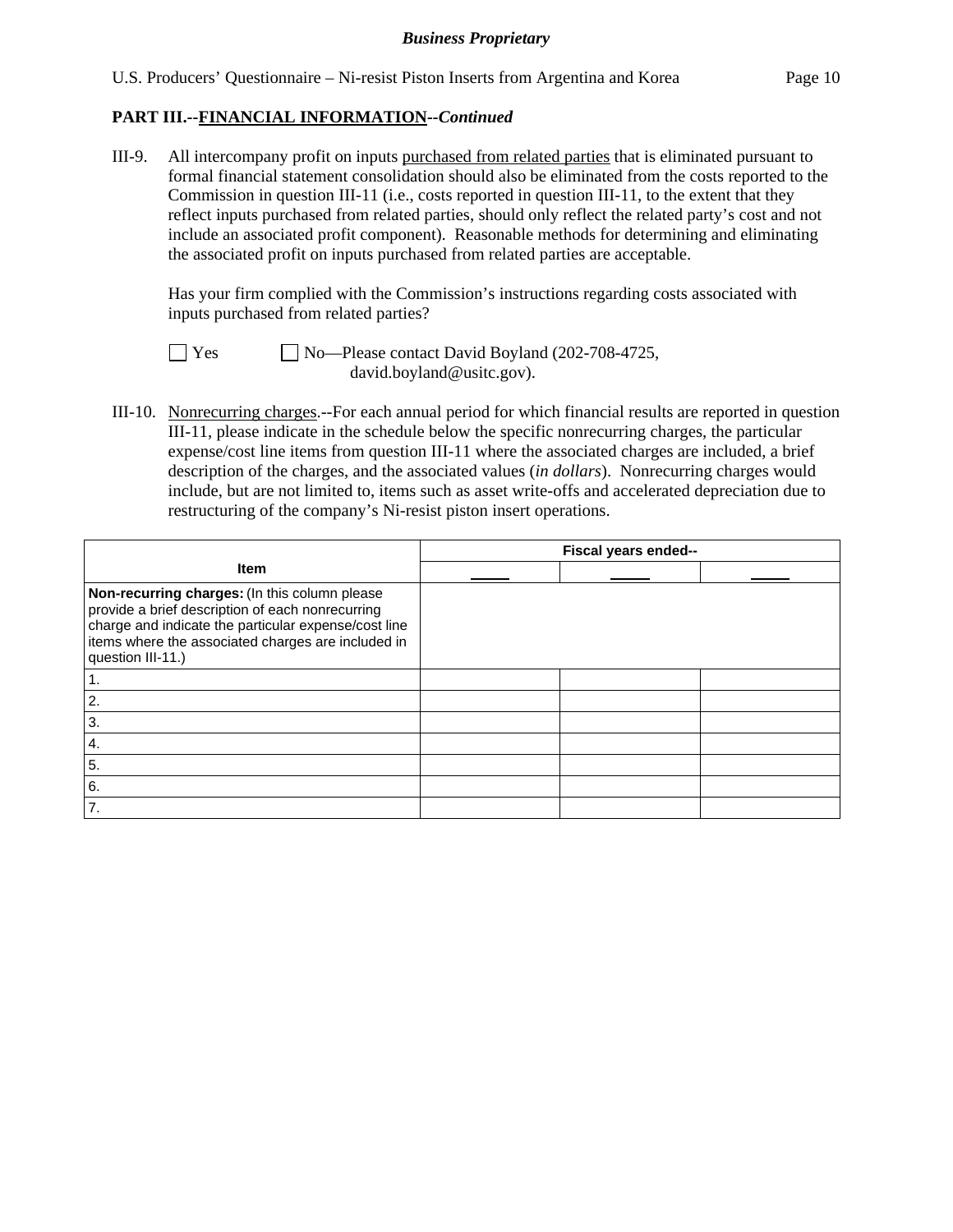III-11. Operations on Ni-resist piston inserts.--Report the revenue and related cost information requested below on the Ni-resist piston insert operations of your U.S. establishment(s).<sup>1</sup> Do not report resales of products. Note that internal consumption and transfers to related firms must be valued at fair market value and purchases from related firms must be at  $cost^2$ . Provide data for your three most recently completed fiscal years in chronological order from left to right. If your firm was involved in tolling operations (either as the toller or as the tollee) please contact David Boyland at (202) 708-4725 before completing this section of the questionnaire.

| Quantity (in pounds) and value (in dollars)                                                                           |                      |  |  |  |  |  |
|-----------------------------------------------------------------------------------------------------------------------|----------------------|--|--|--|--|--|
|                                                                                                                       | Fiscal years ended-- |  |  |  |  |  |
| <b>Item</b>                                                                                                           |                      |  |  |  |  |  |
| Net sales quantities: <sup>3</sup>                                                                                    |                      |  |  |  |  |  |
| Commercial sales                                                                                                      |                      |  |  |  |  |  |
| Internal consumption                                                                                                  |                      |  |  |  |  |  |
| Transfers to related firms                                                                                            |                      |  |  |  |  |  |
| Total net sales quantities                                                                                            |                      |  |  |  |  |  |
| Net sales values: <sup>3</sup>                                                                                        |                      |  |  |  |  |  |
| Commercial sales                                                                                                      |                      |  |  |  |  |  |
| Internal consumption                                                                                                  |                      |  |  |  |  |  |
| Transfers to related firms                                                                                            |                      |  |  |  |  |  |
| Total net sales values                                                                                                |                      |  |  |  |  |  |
| Cost of goods sold (COGS): <sup>4</sup>                                                                               |                      |  |  |  |  |  |
| Raw materials                                                                                                         |                      |  |  |  |  |  |
| Direct labor                                                                                                          |                      |  |  |  |  |  |
| Other factory costs                                                                                                   |                      |  |  |  |  |  |
| <b>Total COGS</b>                                                                                                     |                      |  |  |  |  |  |
| <b>Gross profit or (loss)</b>                                                                                         |                      |  |  |  |  |  |
| Selling, general, and administrative<br>(SG&A) expenses:                                                              |                      |  |  |  |  |  |
| Selling expenses                                                                                                      |                      |  |  |  |  |  |
| General and administrative expenses                                                                                   |                      |  |  |  |  |  |
| <b>Total SG&amp;A expenses</b>                                                                                        |                      |  |  |  |  |  |
| <b>Operating income (loss)</b>                                                                                        |                      |  |  |  |  |  |
| Other income and expenses:                                                                                            |                      |  |  |  |  |  |
| Interest expense                                                                                                      |                      |  |  |  |  |  |
| All other expense items                                                                                               |                      |  |  |  |  |  |
| All other income items                                                                                                |                      |  |  |  |  |  |
| All other income or expenses, net                                                                                     |                      |  |  |  |  |  |
| Net income or (loss) before income taxes                                                                              |                      |  |  |  |  |  |
| Depreciation/amortization included above                                                                              |                      |  |  |  |  |  |
| <sup>1</sup> Include only sales (whether domestic or export) and costs related to your U.S. manufacturing operations. |                      |  |  |  |  |  |

<sup>2</sup> Please list the expense categories and amounts of any profits on internal inputs or inputs from related firms that are reflected on your books but which are eliminated from the costs reported below.

 $\frac{3}{2}$ Less discounts, returns, allowances, and prepaid freight. The quantities and values should approximate the corresponding shipment quantities and values reported in Part II of this questionnaire.

<sup>4</sup> COGS should include costs associated with internal consumption and transfers to related firms.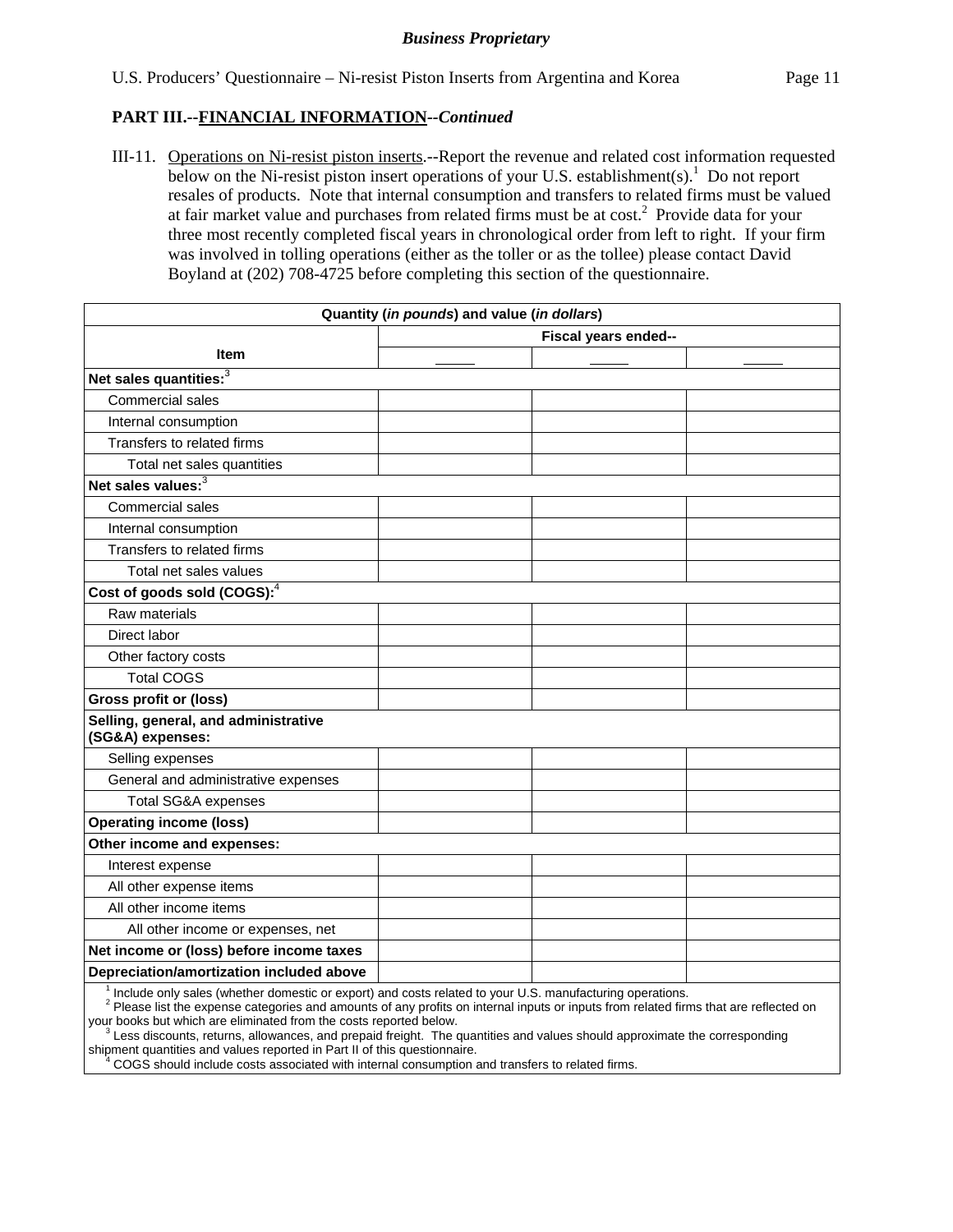III-12. Asset values.--Report the total assets associated with the production, warehousing, and sale of Niresist piston inserts. If your firm does not maintain some or all of the specific asset data in the normal course of business, please estimate it based upon some rational method (such as production, sales, or costs) that is consistent with your cost allocations in the previous question. Your finished goods inventory value should reconcile with the inventory quantity data reported in Part II. Provide data as of the end of your three most recently completed fiscal years in chronological order from left to right.

| Value ( <i>in dollars</i> )                                                 |  |  |  |  |
|-----------------------------------------------------------------------------|--|--|--|--|
| Fiscal years ended--                                                        |  |  |  |  |
| <b>Item</b>                                                                 |  |  |  |  |
| Assets associated with the production,<br>warehousing, and sale of product: |  |  |  |  |
| 1. Current assets:                                                          |  |  |  |  |
| A. Cash and equivalents                                                     |  |  |  |  |
| B. Accounts receivable, net                                                 |  |  |  |  |
| C. Inventories (finished goods)                                             |  |  |  |  |
| D. Inventories (raw materials and work in<br>process)                       |  |  |  |  |
| E. Other (describe: ______)                                                 |  |  |  |  |
| F. Total current assets (lines 1.A. through<br>1.E.)                        |  |  |  |  |
| 2. Property, plant, and equipment                                           |  |  |  |  |
| A. Original cost of property, plant, and<br>equipment                       |  |  |  |  |
| B. Less: Accumulated depreciation                                           |  |  |  |  |
| C. Equals: Book value of property, plant,<br>and equipment                  |  |  |  |  |
| 3. Other (describe: _____)                                                  |  |  |  |  |
| 4. Other (describe: ____                                                    |  |  |  |  |
| 5. Total assets (lines 1.F., 2.C., 3 and 4)                                 |  |  |  |  |

III-13. Capital expenditures and research and development expenditures.--Report your firm's capital expenditures and research and development expenditures on Ni-resist piston inserts. Provide data for your three most recently completed fiscal years in chronological order from left to right.

| Value ( <i>in dollars</i> )                  |                      |  |  |  |  |  |
|----------------------------------------------|----------------------|--|--|--|--|--|
|                                              | Fiscal years ended-- |  |  |  |  |  |
| <b>Item</b>                                  |                      |  |  |  |  |  |
| <b>Capital expenditures</b>                  |                      |  |  |  |  |  |
| <b>Research and development expenditures</b> |                      |  |  |  |  |  |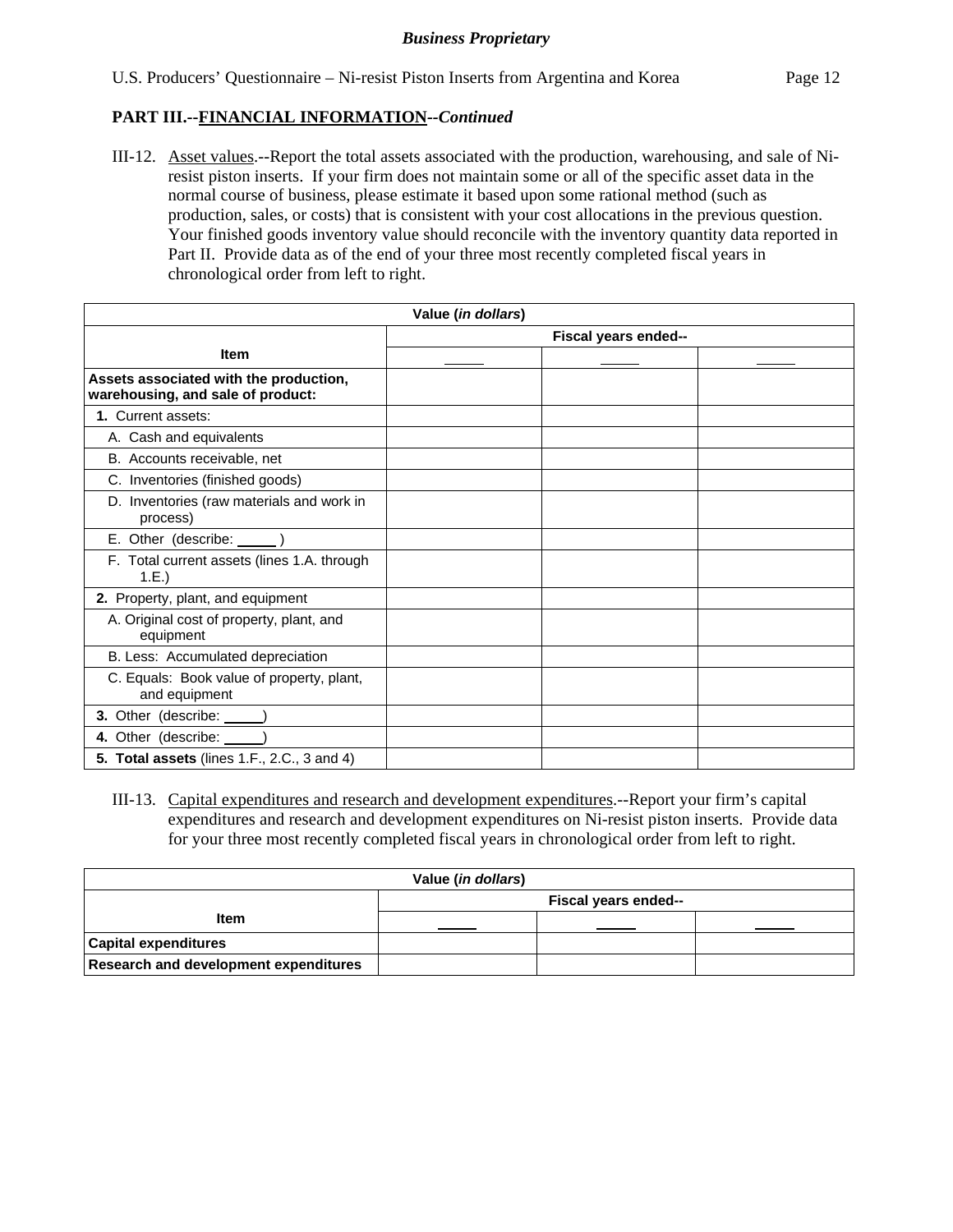- III-14. Since January 1, 2006, has your firm experienced any actual negative effects on its return on investment or its growth, investment, ability to raise capital, existing development and production efforts (including efforts to develop a derivative or more advanced version of the product), or the scale of capital investments as a result of imports of Ni-resist piston inserts from Argentina and/or Korea?
	- $\Box$  No  $\Box$  Yes--My firm has experienced actual negative effects as follows:
		- Cancellation, postponement, or rejection of expansion projects
		- Denial or rejection of investment proposal
		- $\Box$  Reduction in the size of capital investments
		- $\Box$  Rejection of bank loans
		- **Lowering of credit rating**
		- $\n$  Problem related to the issue of stocks or bonds
		- Other (specify)  $\Box$

 $\overline{a}$ 

 $\overline{a}$ 

 $\overline{a}$ 

III-15. Does your firm anticipate any negative impact of imports of Ni-resist piston inserts from Argentina and/or Korea?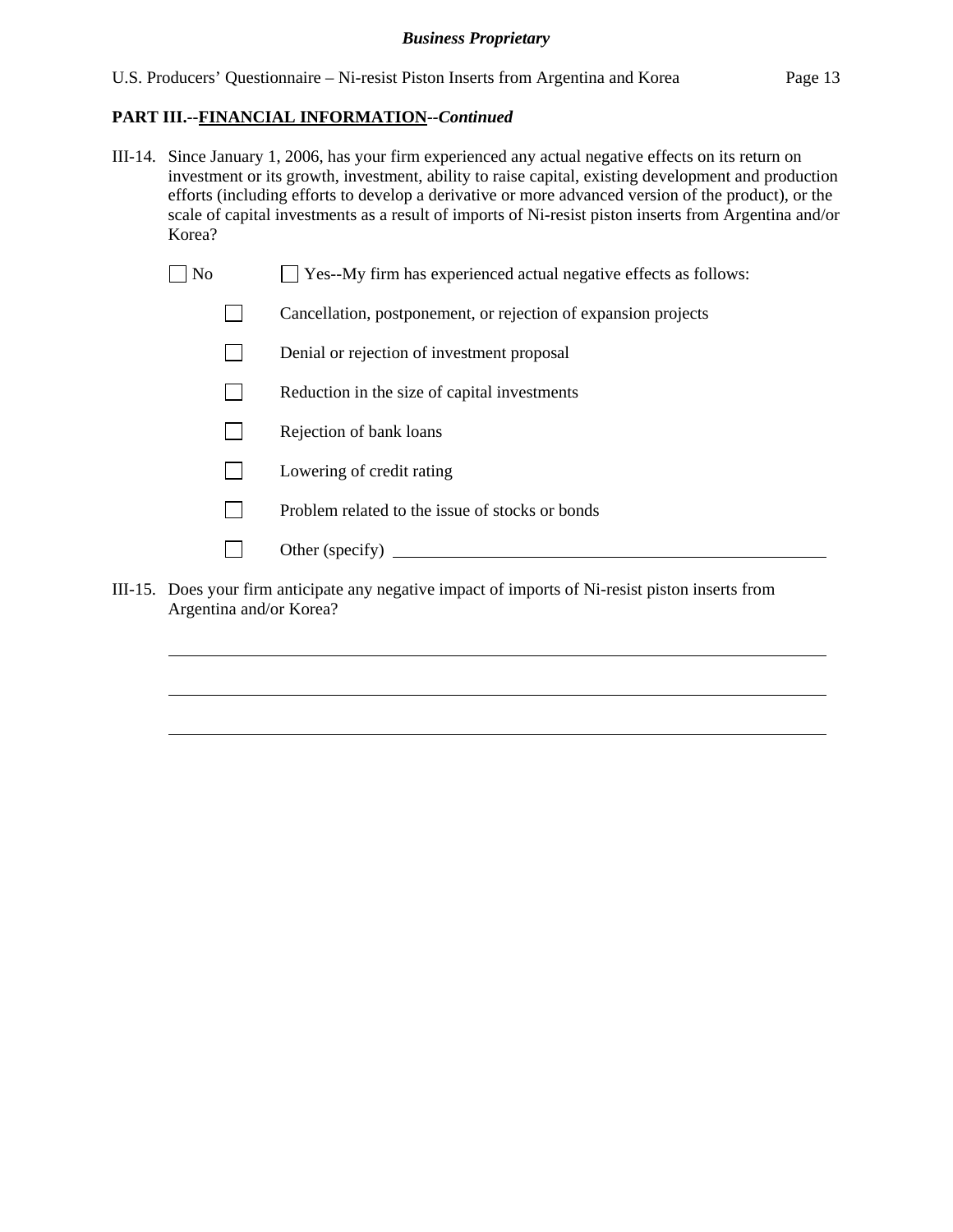U.S. Producers' Questionnaire - Ni-resist Piston Inserts from Argentina and Korea Page 14

# **PART IV.--PRICING AND RELATED INFORMATION**

Further information on this part of the questionnaire can be obtained from Ioana Mic (202-205-3196, ioana.mic@usitc.gov)

IV-1. Who should be contacted regarding the requested pricing and related information?

Company contact:

Name and title

 $\frac{1}{2}$ Phone number

E-mail address

# **PRICE DATA**

This section requests quarterly quantity and value data f.o.b. your U.S. point of shipment, concerning your firm's U.S. commercial shipments to unrelated U.S. customers of the following products produced by your firm during January 2006-December 2008.

*Product 1***.-- Ni-resist piston inserts with a per unit weight of 0.409 lbs. and an outer**  **diameter of 4.602 inches (part number 61256 or 6056).**  *Product 2***.-- Ni-resist piston inserts with a per unit weight of 0.772 lbs. and an outer diameter of 5.220 inches (part number N-4590-6).**  *Product 3***.-- Ni-resist piston inserts with a per unit weight of 0.782 lbs. and an outer diameter of 5.859 inches (part number NI-550-104PP).**  *Product 4***.-- Ni-resist piston inserts with a per unit weight of 1.874 lbs. and an outer diameter of 5.857 inches (part number NI-550-233PP1).** 

**Please note that total dollar values should be f.o.b., U.S. point of shipment and should not include U.S.-inland transportation costs. Total dollar values should reflect the** *final net* **amount paid to you (i.e., should be net of all deductions for discounts or rebates). See instruction booklet.**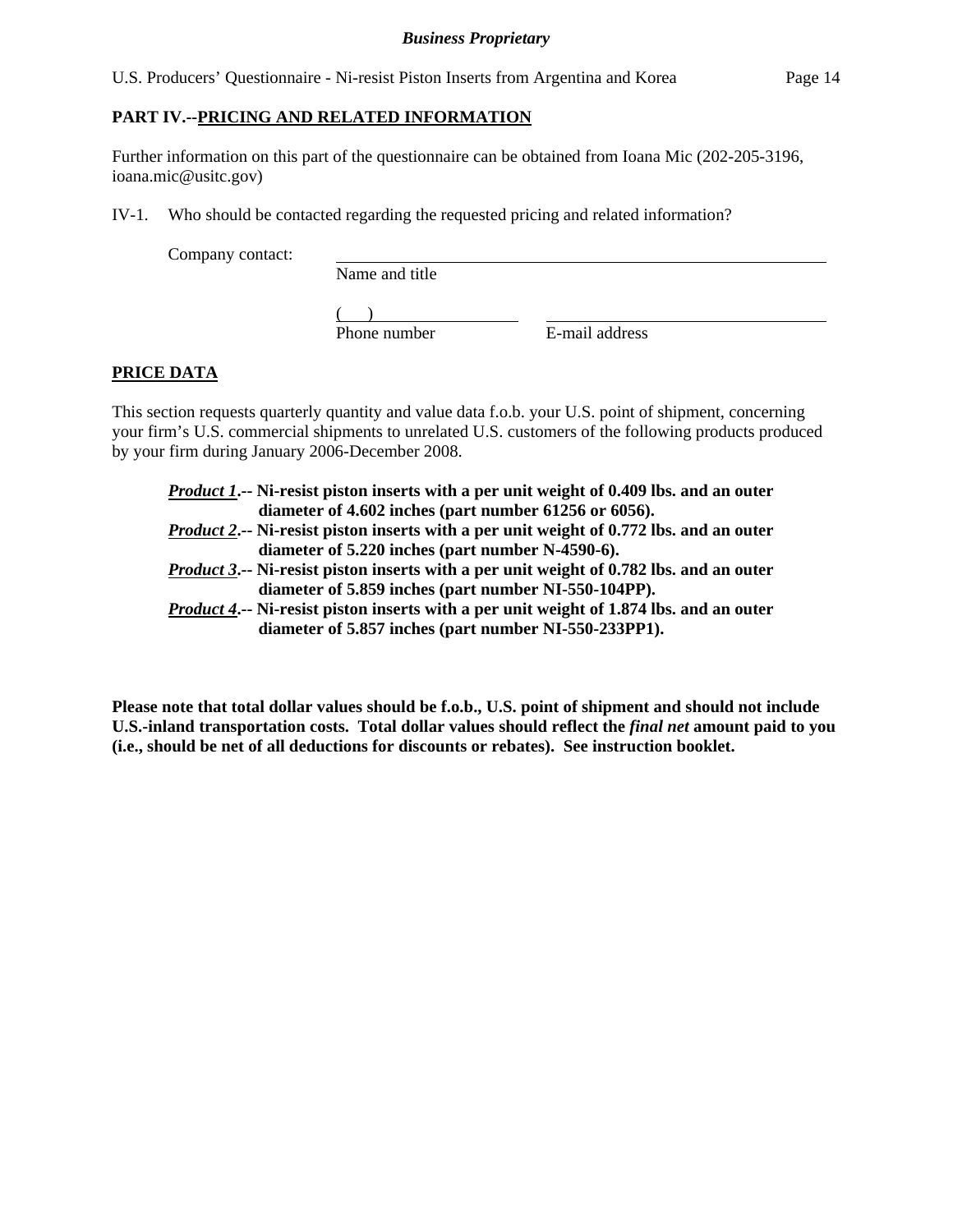# **PART IV.--PRICING AND RELATED INFORMATION***--Continued*

IV-2. Report below the quarterly price data<sup>1</sup> for pricing products<sup>2</sup> produced and sold by your firm.

| (Quantity in units, value in dollars)                                                                                                                                                                                                                                       |          |                  |                  |       |  |  |
|-----------------------------------------------------------------------------------------------------------------------------------------------------------------------------------------------------------------------------------------------------------------------------|----------|------------------|------------------|-------|--|--|
|                                                                                                                                                                                                                                                                             |          | <b>Product 1</b> | <b>Product 2</b> |       |  |  |
| <b>Period of shipment</b>                                                                                                                                                                                                                                                   | Quantity | Value            | Quantity         | Value |  |  |
| 2006                                                                                                                                                                                                                                                                        |          |                  |                  |       |  |  |
| January-March                                                                                                                                                                                                                                                               |          |                  |                  |       |  |  |
| April-June                                                                                                                                                                                                                                                                  |          |                  |                  |       |  |  |
| July-September                                                                                                                                                                                                                                                              |          |                  |                  |       |  |  |
| October-December                                                                                                                                                                                                                                                            |          |                  |                  |       |  |  |
| 2007                                                                                                                                                                                                                                                                        |          |                  |                  |       |  |  |
| January-March                                                                                                                                                                                                                                                               |          |                  |                  |       |  |  |
| April-June                                                                                                                                                                                                                                                                  |          |                  |                  |       |  |  |
| July-September                                                                                                                                                                                                                                                              |          |                  |                  |       |  |  |
| October-December                                                                                                                                                                                                                                                            |          |                  |                  |       |  |  |
| 2008                                                                                                                                                                                                                                                                        |          |                  |                  |       |  |  |
| January-March                                                                                                                                                                                                                                                               |          |                  |                  |       |  |  |
| April-June                                                                                                                                                                                                                                                                  |          |                  |                  |       |  |  |
| July-September                                                                                                                                                                                                                                                              |          |                  |                  |       |  |  |
| October-December                                                                                                                                                                                                                                                            |          |                  |                  |       |  |  |
|                                                                                                                                                                                                                                                                             |          | <b>Product 3</b> | <b>Product 4</b> |       |  |  |
| <b>Period of shipment</b>                                                                                                                                                                                                                                                   | Quantity | Value            | Quantity         | Value |  |  |
| 2006                                                                                                                                                                                                                                                                        |          |                  |                  |       |  |  |
| January-March                                                                                                                                                                                                                                                               |          |                  |                  |       |  |  |
| April-June                                                                                                                                                                                                                                                                  |          |                  |                  |       |  |  |
| July-September                                                                                                                                                                                                                                                              |          |                  |                  |       |  |  |
| October-December                                                                                                                                                                                                                                                            |          |                  |                  |       |  |  |
| 2007                                                                                                                                                                                                                                                                        |          |                  |                  |       |  |  |
| January-March                                                                                                                                                                                                                                                               |          |                  |                  |       |  |  |
| April-June                                                                                                                                                                                                                                                                  |          |                  |                  |       |  |  |
| July-September                                                                                                                                                                                                                                                              |          |                  |                  |       |  |  |
| October-December                                                                                                                                                                                                                                                            |          |                  |                  |       |  |  |
| 2008                                                                                                                                                                                                                                                                        |          |                  |                  |       |  |  |
| January-March                                                                                                                                                                                                                                                               |          |                  |                  |       |  |  |
| April-June                                                                                                                                                                                                                                                                  |          |                  |                  |       |  |  |
| July-September                                                                                                                                                                                                                                                              |          |                  |                  |       |  |  |
| October-December                                                                                                                                                                                                                                                            |          |                  |                  |       |  |  |
| <sup>1</sup> Net values (i.e., gross sales values less all discounts, allowances, rebates, prepaid freight, and the value of<br>returned goods), f.o.b. your U.S. point of shipment.<br><sup>2</sup> Pricing product definitions are provided on the first page of Part IV. |          |                  |                  |       |  |  |
| Note.--If your product does not exactly meet the product specifications but is competitive with the specified product,<br>provide a description of your product:                                                                                                            |          |                  |                  |       |  |  |
| Product 1: Product 1:                                                                                                                                                                                                                                                       |          |                  |                  |       |  |  |
| Product 2: <b>Product 2: Product 2: Product 2: Product 2: Product 2: Product 2: Product 2: Product 2: Product 2: Product 2: Product 2: Product 2: Product 2: Product 2: Product 2: Product 2: Pr</b>                                                                        |          |                  |                  |       |  |  |
| Product 3:                                                                                                                                                                                                                                                                  |          |                  |                  |       |  |  |
| Product 4:                                                                                                                                                                                                                                                                  |          |                  |                  |       |  |  |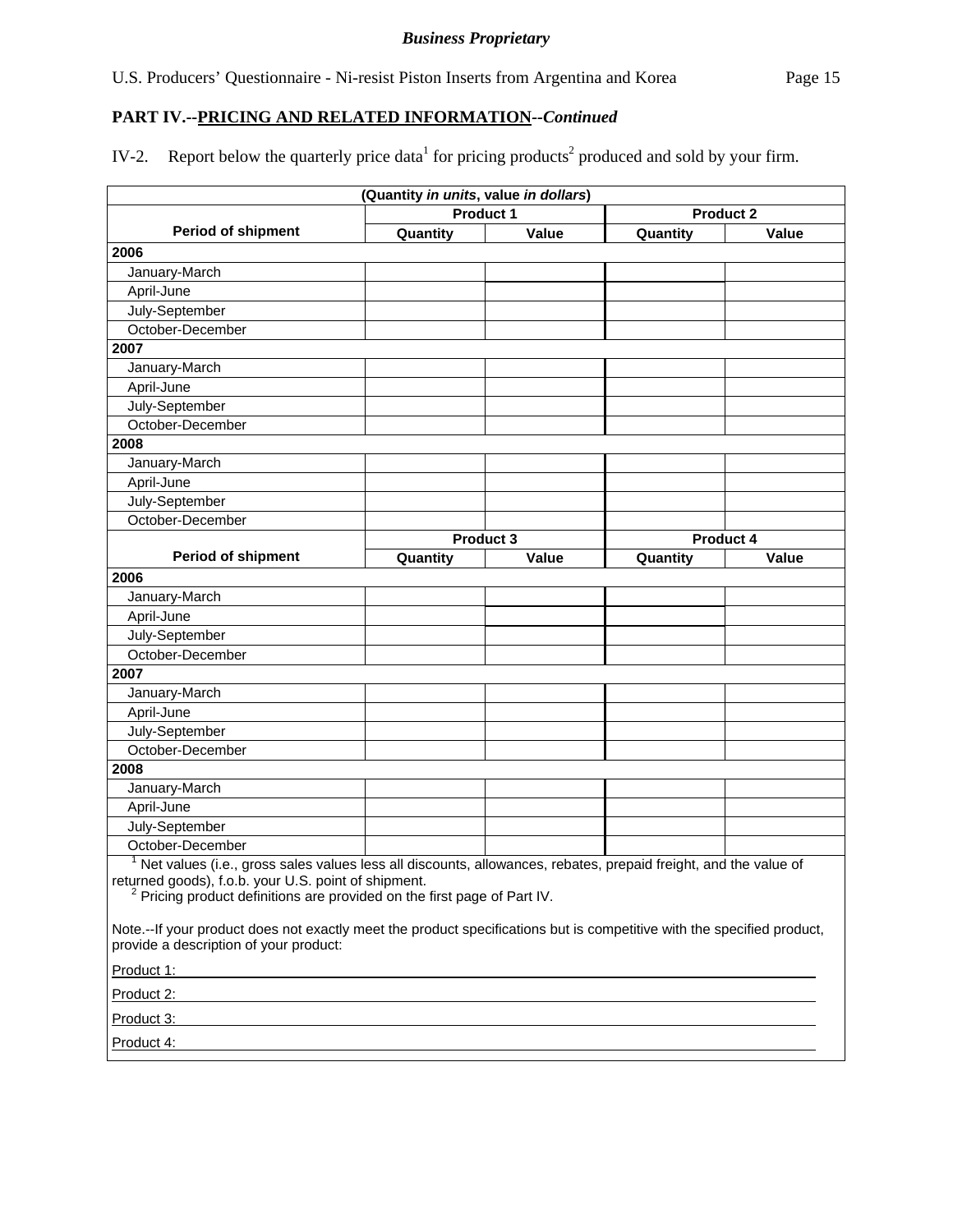### **PART IV.--PRICING AND RELATED INFORMATION***--Continued*

IV-3. Please describe how your firm determines the prices that it charges for sales of Ni-resist piston inserts (transaction by transaction negotiation, contracts for multiple shipments, set price lists, etc.). If your firm issues price lists, please include a copy of a recent price list with your submission. If your price list is large, please submit sample pages. l  $\overline{a}$  $\overline{a}$ IV-4. Please describe your firm's discount policy (quantity discounts, annual total volume discounts, *etc.*).  $\overline{a}$  $\overline{a}$  $\overline{a}$ IV-5. What are your firm's typical sales terms for its U.S.-produced Ni-resist piston inserts (e.g., 2/10 net 30 days)? . On what basis are your prices of domestic Ni-resist piston inserts usually quoted (e.g., f.o.b. warehouse, or delivered)? \_\_\_\_\_\_\_\_\_\_\_\_\_\_. IV-6. Approximately what share of your firm's sales of its U.S.-produced Ni-resist piston inserts in 2008 were on a (1) long-term contract basis (multiple deliveries for more than 12 months), (2) short-term contract basis (multiple deliveries up to 12 months), and (3) spot sales basis (for a single delivery)? Type of sale Share of sales (percent) Long-term contracts Short-term contracts Spot sales IV-7. If you sell on a long-term contract basis, please answer the following questions with respect to provisions of a typical long-term contract. (a) What is the average duration of a contract? (b) Can prices be renegotiated during the contract period? (c) Does the contract fix quantity, price, or both? (d) Does the contract have a meet or release provision?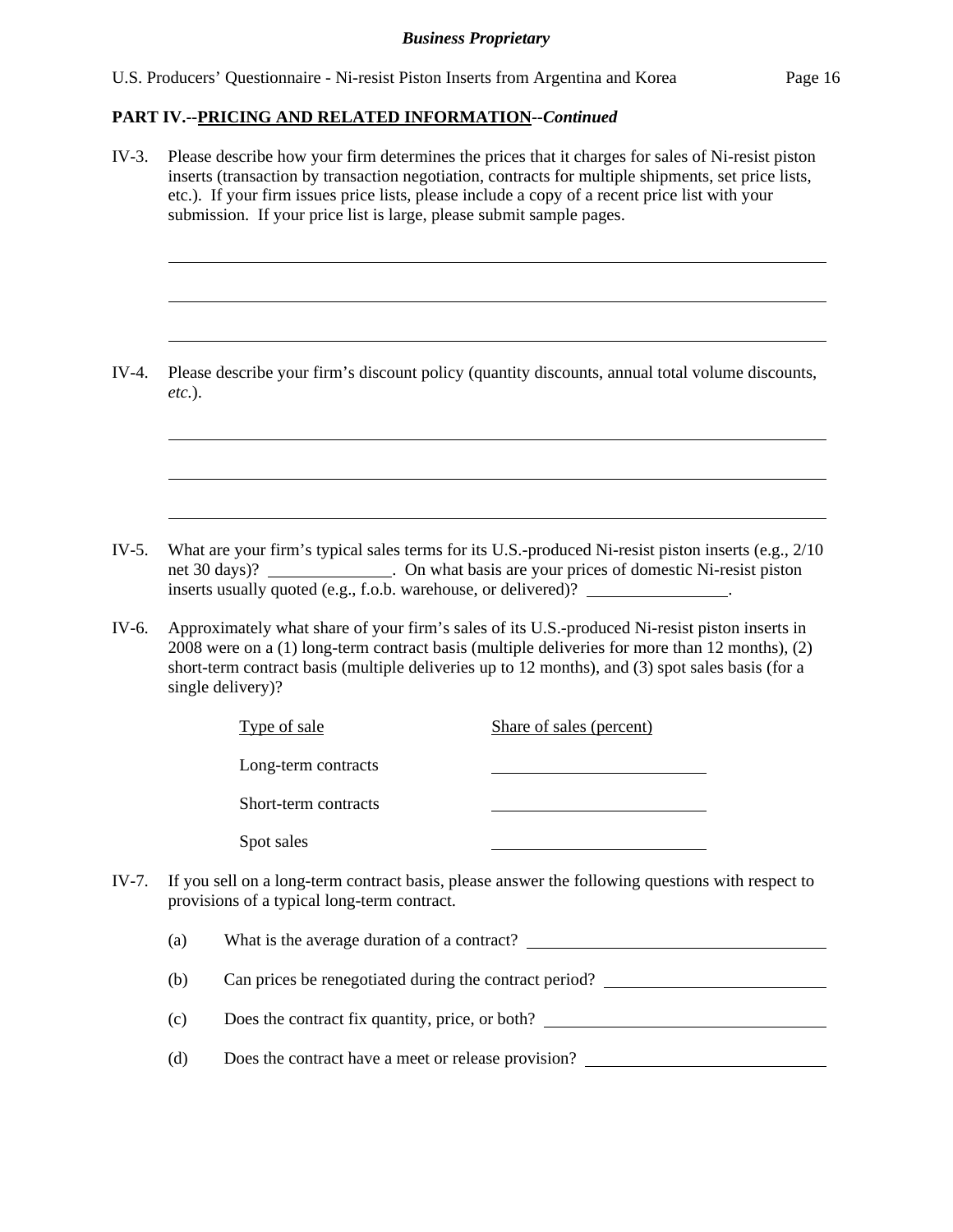# **PART IV.--PRICING AND RELATED INFORMATION***--Continued*

| IV-8.        |                                                        | If you sell on a short-term contract basis, please answer the following questions with respect to<br>provisions of a typical short-term contract. |                                                                                                                             |                   |                                                                                                       |  |  |  |  |  |
|--------------|--------------------------------------------------------|---------------------------------------------------------------------------------------------------------------------------------------------------|-----------------------------------------------------------------------------------------------------------------------------|-------------------|-------------------------------------------------------------------------------------------------------|--|--|--|--|--|
|              | (a)                                                    |                                                                                                                                                   |                                                                                                                             |                   |                                                                                                       |  |  |  |  |  |
|              | (b)                                                    | Can prices be renegotiated during the contract period?                                                                                            |                                                                                                                             |                   |                                                                                                       |  |  |  |  |  |
|              | Does the contract fix quantity, price, or both?<br>(c) |                                                                                                                                                   |                                                                                                                             |                   |                                                                                                       |  |  |  |  |  |
|              | (d)                                                    |                                                                                                                                                   |                                                                                                                             |                   | Does the contract have a meet or release provision? _____________________________                     |  |  |  |  |  |
| IV-9.        |                                                        |                                                                                                                                                   | sales of your U.S.-produced Ni-resist piston inserts?                                                                       |                   | What is the average lead time between a customer's order and the date of delivery for your firm's     |  |  |  |  |  |
|              |                                                        | Source                                                                                                                                            | Share of sales,<br>2008                                                                                                     |                   | Lead time                                                                                             |  |  |  |  |  |
|              |                                                        | From inventory                                                                                                                                    |                                                                                                                             |                   |                                                                                                       |  |  |  |  |  |
|              |                                                        | Produced to order                                                                                                                                 |                                                                                                                             |                   |                                                                                                       |  |  |  |  |  |
|              | <b>Total</b>                                           |                                                                                                                                                   | 100 %                                                                                                                       |                   |                                                                                                       |  |  |  |  |  |
| IV-10. $(a)$ |                                                        |                                                                                                                                                   | that is accounted for by U.S. inland transportation costs? ______ percent.                                                  |                   | What is the approximate percentage of the total delivered cost of Ni-resist piston inserts            |  |  |  |  |  |
|              | (b)                                                    |                                                                                                                                                   | Who generally arranges the transportation to your customers' locations? (check one)<br>$\Box$ Your firm $\Box$ or purchaser |                   |                                                                                                       |  |  |  |  |  |
|              | (c)                                                    | ______ percent.                                                                                                                                   | What proportion of your sales occur within 100 miles of your storage or production                                          |                   | facility? _____ percent. Within 101 to 1,000 miles? _____ percent. Over 1,000 miles?                  |  |  |  |  |  |
|              |                                                        | inserts? (check all that apply)                                                                                                                   |                                                                                                                             |                   | IV-11. What is the geographic market area in the United States served by your firm's Ni-resist piston |  |  |  |  |  |
|              |                                                        | Northeast                                                                                                                                         | Mid-Atlantic                                                                                                                | Midwest           | Southeast                                                                                             |  |  |  |  |  |
|              |                                                        | Southwest                                                                                                                                         | <b>Rocky Mountains</b>                                                                                                      | <b>West Coast</b> | Northwest                                                                                             |  |  |  |  |  |
|              |                                                        | National                                                                                                                                          | Other (describe:                                                                                                            |                   |                                                                                                       |  |  |  |  |  |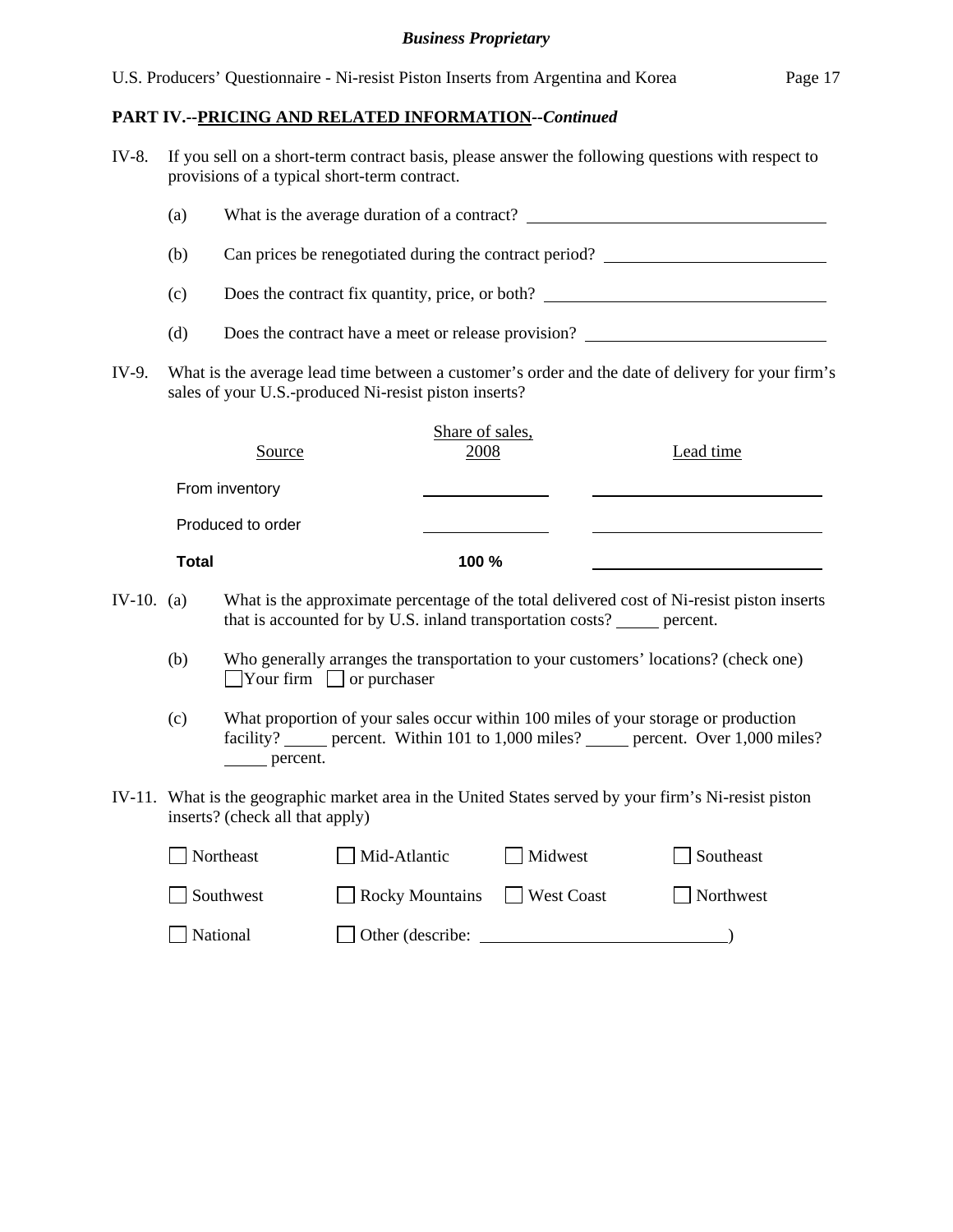# **PART IV.--PRICING AND RELATED INFORMATION***--Continued*

IV-12. Describe the end uses of the Ni-resist piston inserts that you manufacture. For each end-use product, what percentage of the total cost is accounted for by Ni-resist piston inserts?

| End use    |                             |                                 | Share of total cost (percent)                                                           |  |
|------------|-----------------------------|---------------------------------|-----------------------------------------------------------------------------------------|--|
|            |                             |                                 |                                                                                         |  |
| IV-13. (a) |                             |                                 | Can other products be substituted for Ni-resist piston inserts?                         |  |
|            | $\overline{\phantom{a}}$ No |                                 | □ Yes--Please list these substitute products in order of importance.                    |  |
|            | (i)                         |                                 |                                                                                         |  |
|            | (ii)                        |                                 |                                                                                         |  |
|            | (iii)                       |                                 |                                                                                         |  |
|            |                             |                                 |                                                                                         |  |
| (b)        |                             | for which they are substitutes. | For each possible substitute product, please give examples of applications and end uses |  |
|            |                             |                                 |                                                                                         |  |
|            |                             |                                 |                                                                                         |  |
| (c)        | inserts?                    |                                 | Have changes in the prices of these products affected the price for Ni-resist piston    |  |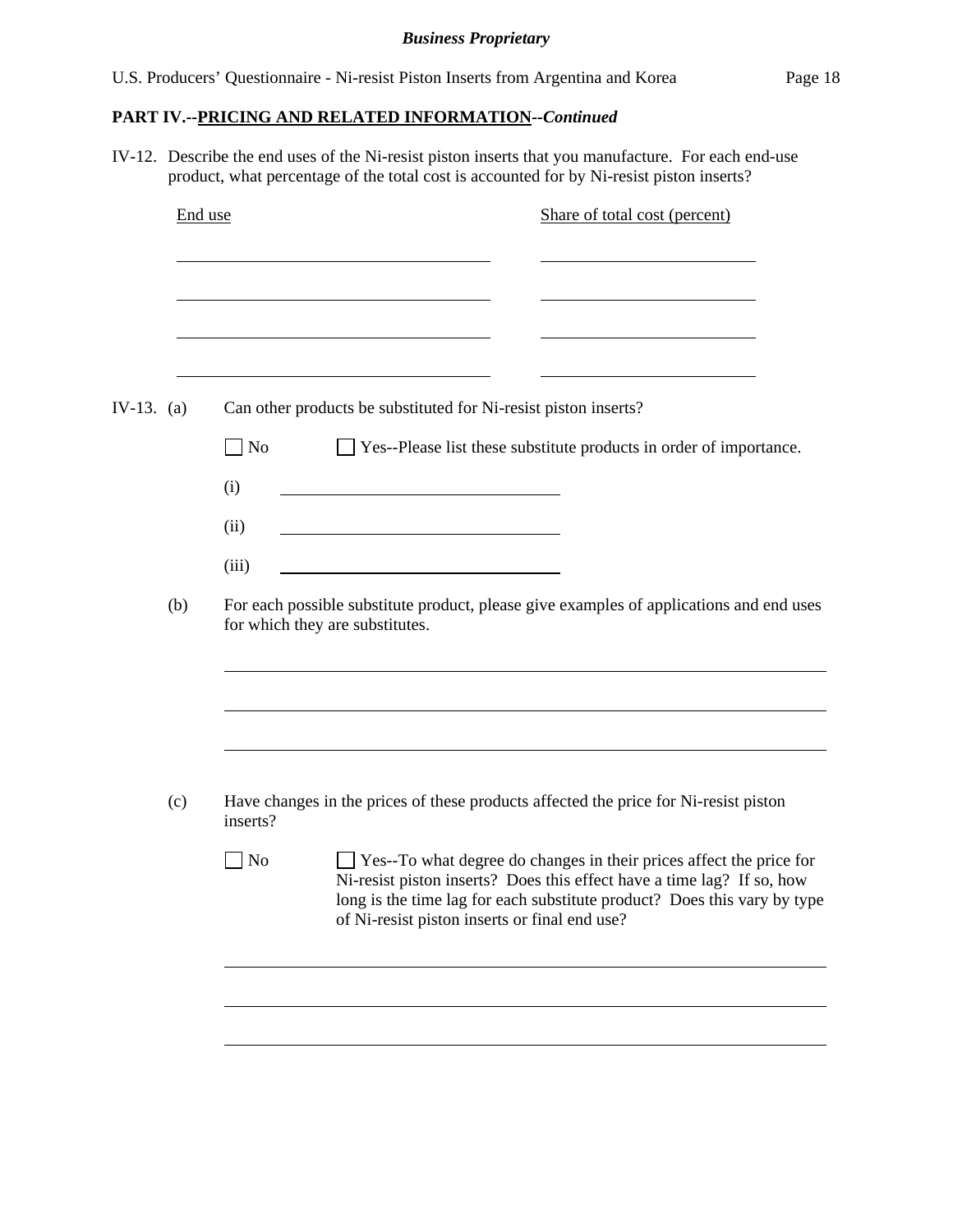### **PART IV.--PRICING AND RELATED INFORMATION***--Continued*

## **\*\*Note: For the next two questions, please indicate whether your response differs for particular subject countries.**

IV-14. How has the demand within the United States (and outside the United States if known) for Niresist piston inserts changed since January 1, 2006? What principal factors affect changes in demand?

| Increased | $\Box$ No change | Decreased |  |
|-----------|------------------|-----------|--|
|           |                  |           |  |

IV-15. Have there been any significant changes in the product range or marketing of Ni-resist piston inserts since January 1, 2006?

l

 $\overline{a}$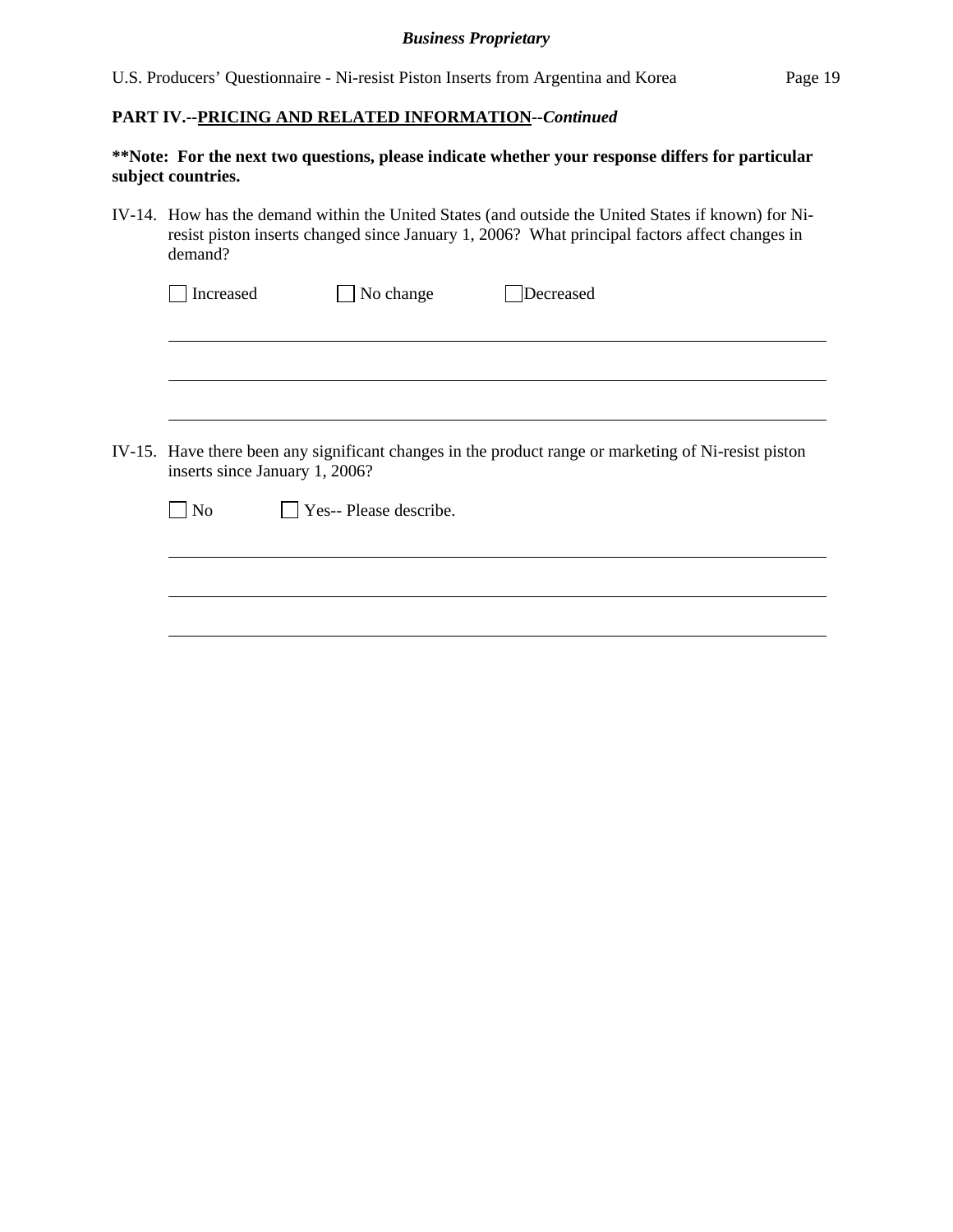### **PART IV.--PRICING AND RELATED INFORMATION***--Continued*

IV-16. Are Ni-resist piston inserts produced in the United States and in other countries interchangeable (*i.e.*, can they physically be used in the same applications)? Please indicate below, using "A" to indicate that the products from a specified country-pair are always interchangeable, "F" to indicate that the products are frequently interchangeable, "S" to indicate that the products are sometimes interchangeable, "N" to indicate that the products are never interchangeable, and "0" to indicate no familiarity with products from a specified country-pair.<sup>1</sup>

| Country-pair         | <b>United States</b>                                                                                                                                                                         | Argentina | Korea | Other countries |
|----------------------|----------------------------------------------------------------------------------------------------------------------------------------------------------------------------------------------|-----------|-------|-----------------|
| <b>United States</b> |                                                                                                                                                                                              |           |       |                 |
| Argentina            |                                                                                                                                                                                              |           |       |                 |
| Korea                |                                                                                                                                                                                              |           |       |                 |
|                      | <sup>1</sup> For any country-pair producing Ni-resist piston inserts which are sometimes or never interchangeable,<br>please explain the factors that limit or preclude interchangeable use: |           |       |                 |
|                      |                                                                                                                                                                                              |           |       |                 |
|                      |                                                                                                                                                                                              |           |       |                 |
|                      |                                                                                                                                                                                              |           |       |                 |
|                      |                                                                                                                                                                                              |           |       |                 |
|                      |                                                                                                                                                                                              |           |       |                 |
|                      |                                                                                                                                                                                              |           |       |                 |
|                      |                                                                                                                                                                                              |           |       |                 |
|                      |                                                                                                                                                                                              |           |       |                 |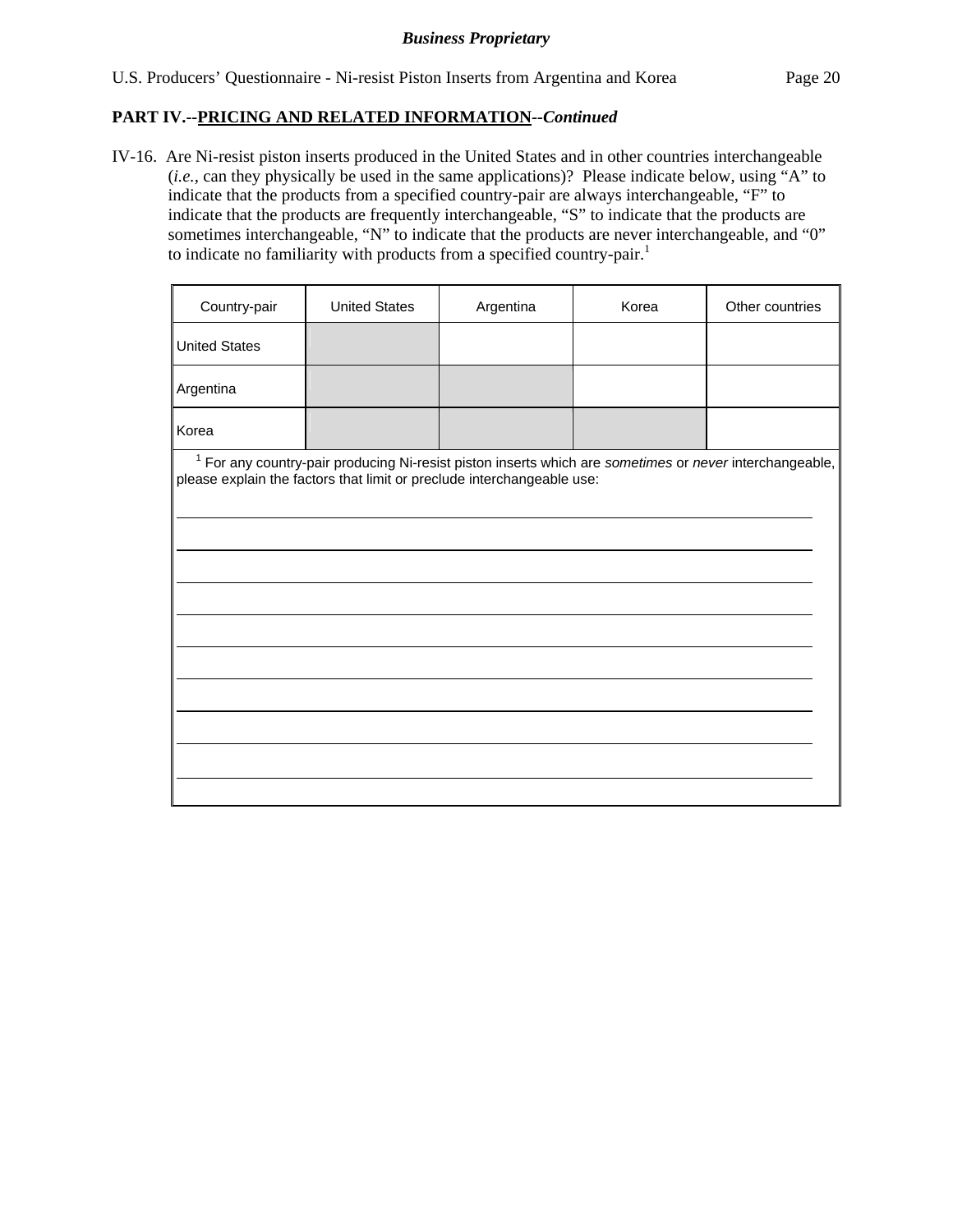## **PART IV.--PRICING AND RELATED INFORMATION***--Continued*

IV-17. Are differences other than price (*i.e.*, quality, availability, transportation network, product range, technical support, *etc.*) between Ni-resist piston inserts produced in the United States and in other countries a significant factor in your firm's sales of the products? Please indicate below, using "A" to indicate that such differences are always significant, "F" to indicate that such differences are frequently significant, "S" to indicate that such differences are sometimes significant, "N" to indicate that such differences are never significant, and "0" to indicate no familiarity with products from a specified country-pair.<sup>1</sup>

| Country-pair                            | <b>United States</b>                                                                                                                                                                                                  | Argentina | Korea | Other countries |
|-----------------------------------------|-----------------------------------------------------------------------------------------------------------------------------------------------------------------------------------------------------------------------|-----------|-------|-----------------|
| <b>United States</b>                    |                                                                                                                                                                                                                       |           |       |                 |
| Argentina                               |                                                                                                                                                                                                                       |           |       |                 |
| Korea                                   |                                                                                                                                                                                                                       |           |       |                 |
| disadvantages imparted by such factors: | $1$ For any country-pair for which factors other than price always or frequently are a significant factor in<br>your firm's sales of Ni-resist piston inserts, identify the country-pair and report the advantages or |           |       |                 |
|                                         |                                                                                                                                                                                                                       |           |       |                 |
|                                         |                                                                                                                                                                                                                       |           |       |                 |
|                                         |                                                                                                                                                                                                                       |           |       |                 |
|                                         |                                                                                                                                                                                                                       |           |       |                 |
|                                         |                                                                                                                                                                                                                       |           |       |                 |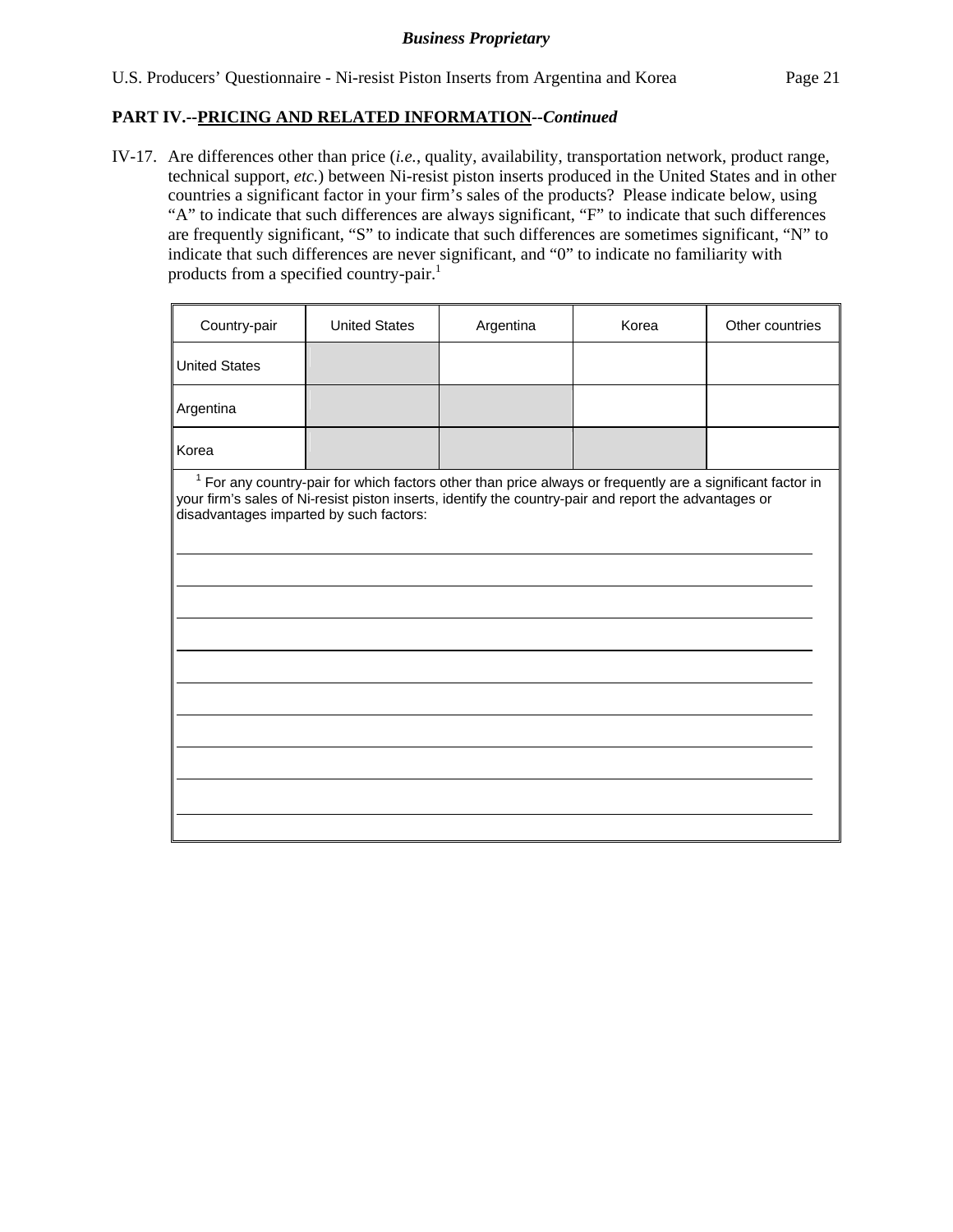# **PART IV.--PRICING AND RELATED INFORMATION***--Continued*

IV-18. Please identify below the names and addresses of your firm's 10 largest customers for Ni-resist piston inserts during 2006-2008. Please also provide the name and telephone number of a contact person and the share of the quantity of your firm's total shipments of Ni-resist piston inserts that each of these customers accounted for in 2008.

| No.                     | <b>Customer's name</b> | Street address (not P.O.<br>box), city, state, and zip<br>code | <b>Contact person</b> | Area<br>code and<br>telephone<br>number | Share of<br>2008<br>sales<br>$(\%)$ |
|-------------------------|------------------------|----------------------------------------------------------------|-----------------------|-----------------------------------------|-------------------------------------|
| $\mathbf{1}$            |                        |                                                                |                       |                                         |                                     |
| $\overline{2}$          |                        |                                                                |                       |                                         |                                     |
| $\mathbf{3}$            |                        |                                                                |                       |                                         |                                     |
| $\overline{\mathbf{4}}$ |                        |                                                                |                       |                                         |                                     |
| $5\phantom{.0}$         |                        |                                                                |                       |                                         |                                     |
| $\bf 6$                 |                        |                                                                |                       |                                         |                                     |
| $\overline{7}$          |                        |                                                                |                       |                                         |                                     |
| $\bf 8$                 |                        |                                                                |                       |                                         |                                     |
| $\boldsymbol{9}$        |                        |                                                                |                       |                                         |                                     |
| 10                      |                        |                                                                |                       |                                         |                                     |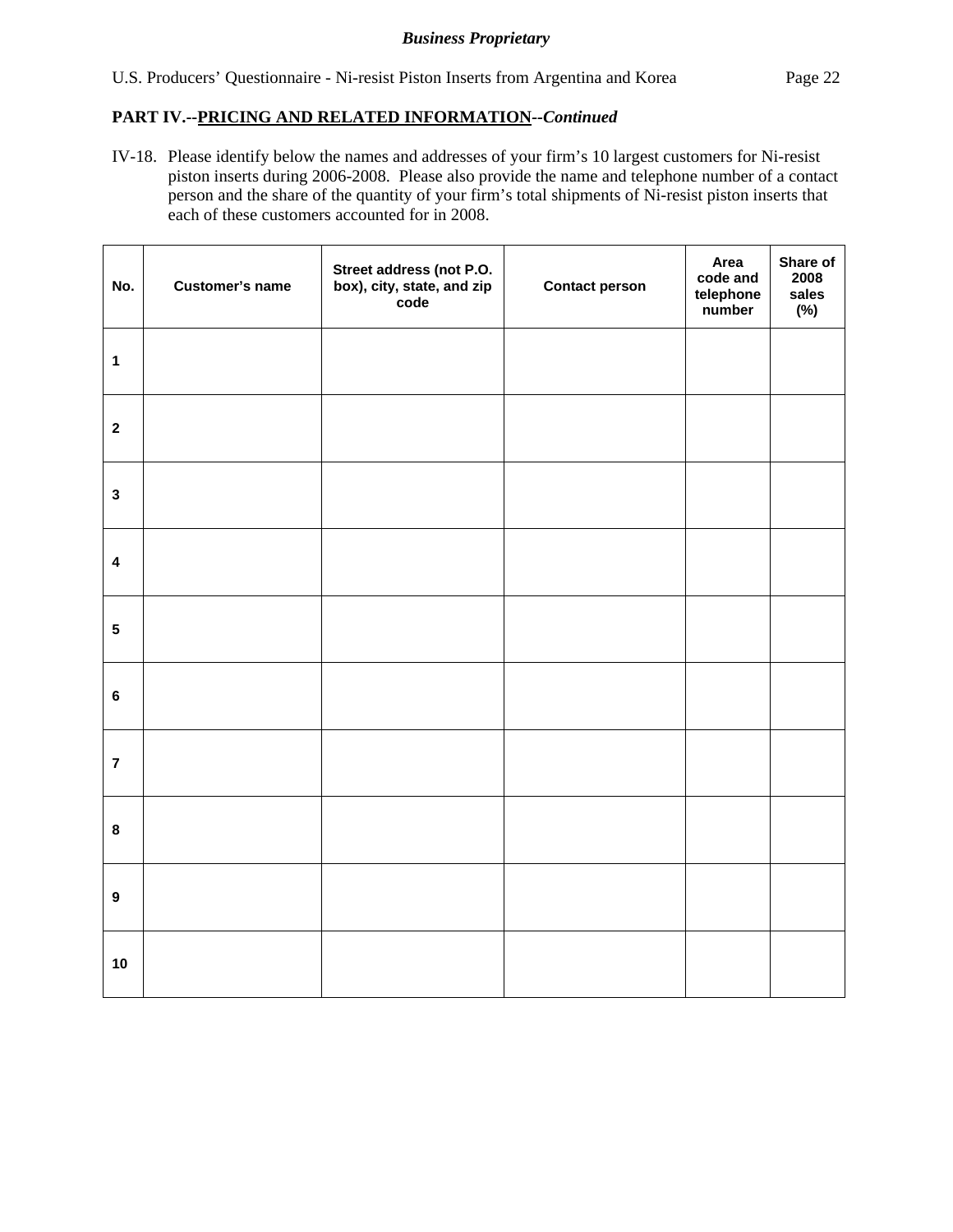### **PART IV.--PRICING AND RELATED INFORMATION***--Continued*

#### IV-19. **COMPETITION FROM IMPORTS--LOST REVENUES**.-- **THIS SECTION IS TO BE COMPLETED ONLY BY NON-PETITIONERS.** (Note: petitioners may provide allegations involving quotes made AFTER the filing of the petition.)

Since January 1, 2006: To avoid losing sales to competitors selling Ni-resist piston inserts from Argentina and/or Korea, did your firm:

| Reduce prices                       | $\Box$ No | $\Box$ Yes |
|-------------------------------------|-----------|------------|
| Roll back announced price increases | $\Box$ No | $\Box$ Yes |

If yes, please furnish as much of the following information as possible for each affected transaction. Document such allegations of lost revenues whenever possible (documentation could include copies of invoices, sales reports, or letters from customers). Please note that the Commission may contact the firms named to verify the allegations reported.

Customer name, contact person, phone and fax numbers Specific product(s) involved Date of your initial price quotation Quantity involved Your initial *rejected* price quotation (total delivered value) Your *accepted* price quotation (total delivered value) The country of origin of the competing imported product The competing price quotation of the imported product (total delivered value)

| Customer name,<br>contact person,<br>phone and fax<br>numbers | <b>Product</b> | Date of<br>quote | Quantity<br>(pounds) | <b>Initial</b><br>rejected U.S.<br>price (total<br>value--<br>dollars) | <b>Appected</b><br>U.S. price<br>(total value--<br>dollars) | <b>Country of</b><br>origin | <b>Competing</b><br>import price<br>(total<br>value-<br>dollars) |
|---------------------------------------------------------------|----------------|------------------|----------------------|------------------------------------------------------------------------|-------------------------------------------------------------|-----------------------------|------------------------------------------------------------------|
|                                                               |                |                  |                      |                                                                        |                                                             |                             |                                                                  |
|                                                               |                |                  |                      |                                                                        |                                                             |                             |                                                                  |
|                                                               |                |                  |                      |                                                                        |                                                             |                             |                                                                  |
|                                                               |                |                  |                      |                                                                        |                                                             |                             |                                                                  |